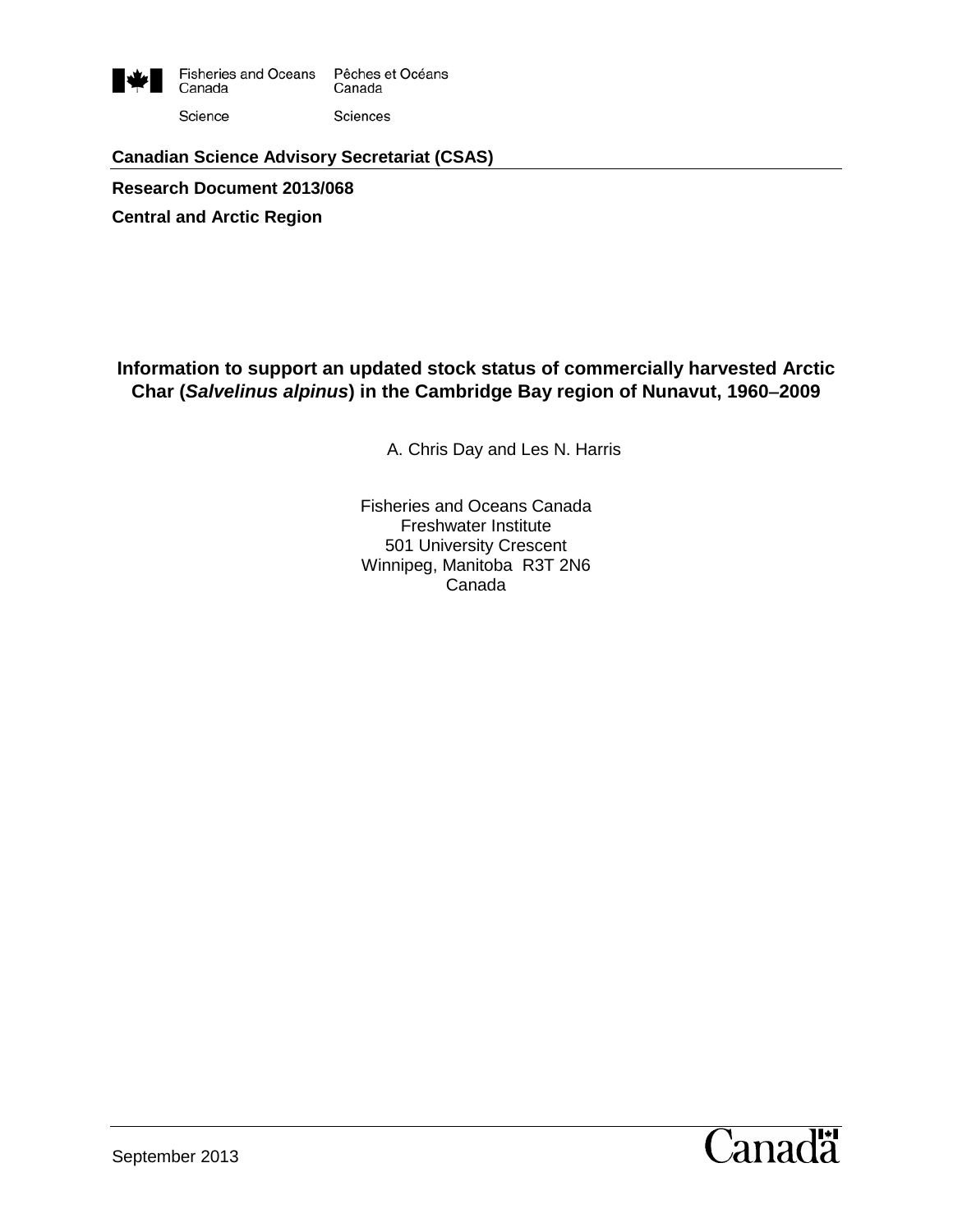#### **Foreword**

This series documents the scientific basis for the evaluation of aquatic resources and ecosystems in Canada. As such, it addresses the issues of the day in the time frames required and the documents it contains are not intended as definitive statements on the subjects addressed but rather as progress reports on ongoing investigations.

Research documents are produced in the official language in which they are provided to the Secretariat.

#### **Published by:**

Fisheries and Oceans Canada Canadian Science Advisory Secretariat 200 Kent Street Ottawa ON K1A 0E6

<http://www.dfo-mpo.gc.ca/csas-sccs/> [csas-sccs@dfo-mpo.gc.ca](mailto:csas-sccs@dfo-mpo.gc.ca)



© Her Majesty the Queen in Right of Canada, 2013 ISSN 1919-5044

#### **Correct citation for this publication:**

Day, A.C. and Harris, L.N. 2013. Information to support an updated stock status of commercially harvested Arctic Char (*Salvelinus alpinus*) in the Cambridge Bay region of Nunavut, 1960−2009. DFO Can. Sci. Advis. Sec. Res. Doc. 2013/068. v + 30 p.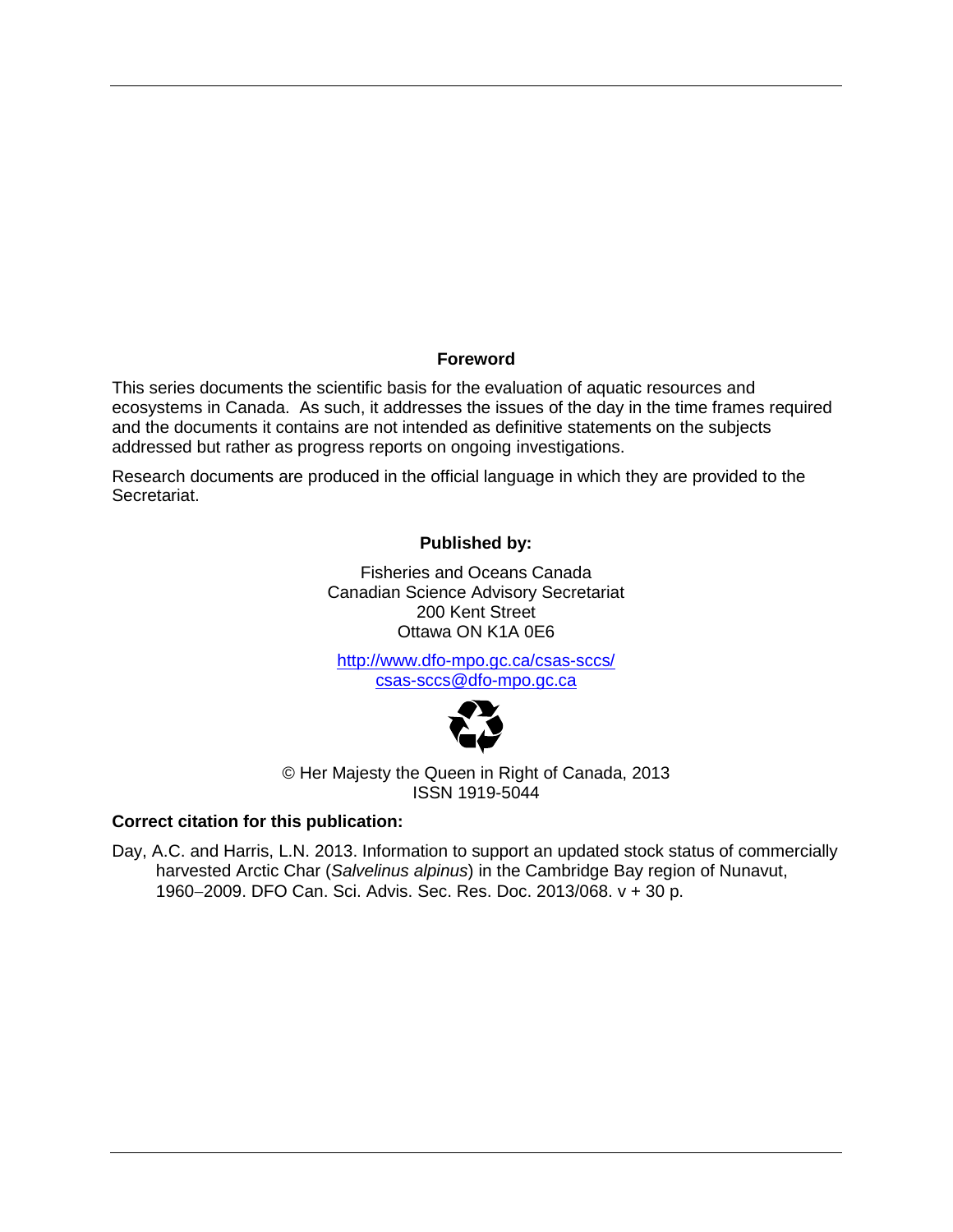### **TABLE OF CONTENTS**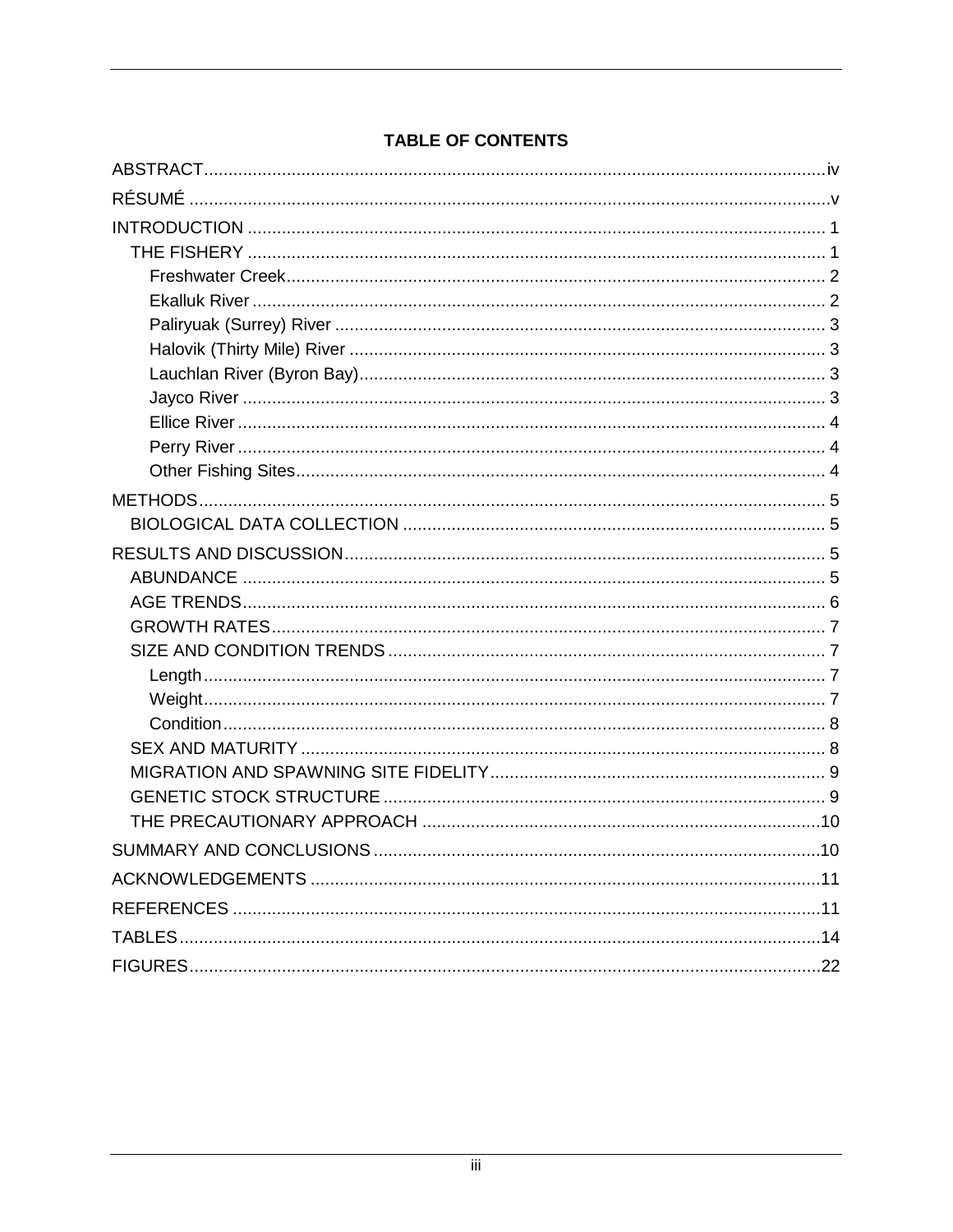#### **ABSTRACT**

<span id="page-3-0"></span>Harvest (1960 to 2009) and biological data (1971 to 2009) are presented for the commercial Arctic Char (*Salvelinus alpinus*) fishery of Cambridge Bay, Nunavut. Various aspects of Arctic Char biology and their response to harvest are also assessed and summarized. Since the inception of the fishery in 1960, total commercial landings from the seven primary fisheries (Lauchlan (Byron Bay), Halovik (Thirty Mile), Surrey (Paliryuak), Ekalluk, Jayco, Ellice and Perry rivers), have averaged 41,290 kg round weight per year with total landings exceeding 2,000,000 kg round weight from 1960 to 2009. The subsistence harvest of char is substantial, estimated to equal approximately half that of the commercial harvest. Trends in mean age and fork length appear stable although they exhibited a high amount of annual variation which was somewhat synchronous among locations. Several of the fisheries demonstrated increasing trends in mean round weight and mean condition factor. Pooled maturity data suggested that 64 % of females and 70 % of males harvested by the fishery were immature. However, recent maturity assessments at other locations suggest this may not be accurate and a higher percentage of mature fish are actually being harvested. For the examination of long term growth trends, length at age was analyzed separately for each of four decadal periods and for all fisheries, growth rate did not differ among these periods. All of the primary stock complexes were considered to have a low level of risk of overexploitation under current harvest regimes, with the exception of the Ellice River stock complex. The Ellice River stock complex is considered to have a moderate level of risk of overexploitation due to a decline in mean age, a consistent increase in mean condition factor and round weight, and a faster growth rate in comparison to growth rates of char from other fisheries. This level of risk, however, is lessened by the fact that this river has not been fished since 1999. Overall, the Cambridge Bay Arctic Char fishery and its supportive stocks are considered stable and fished at or below their sustainable rates of harvest.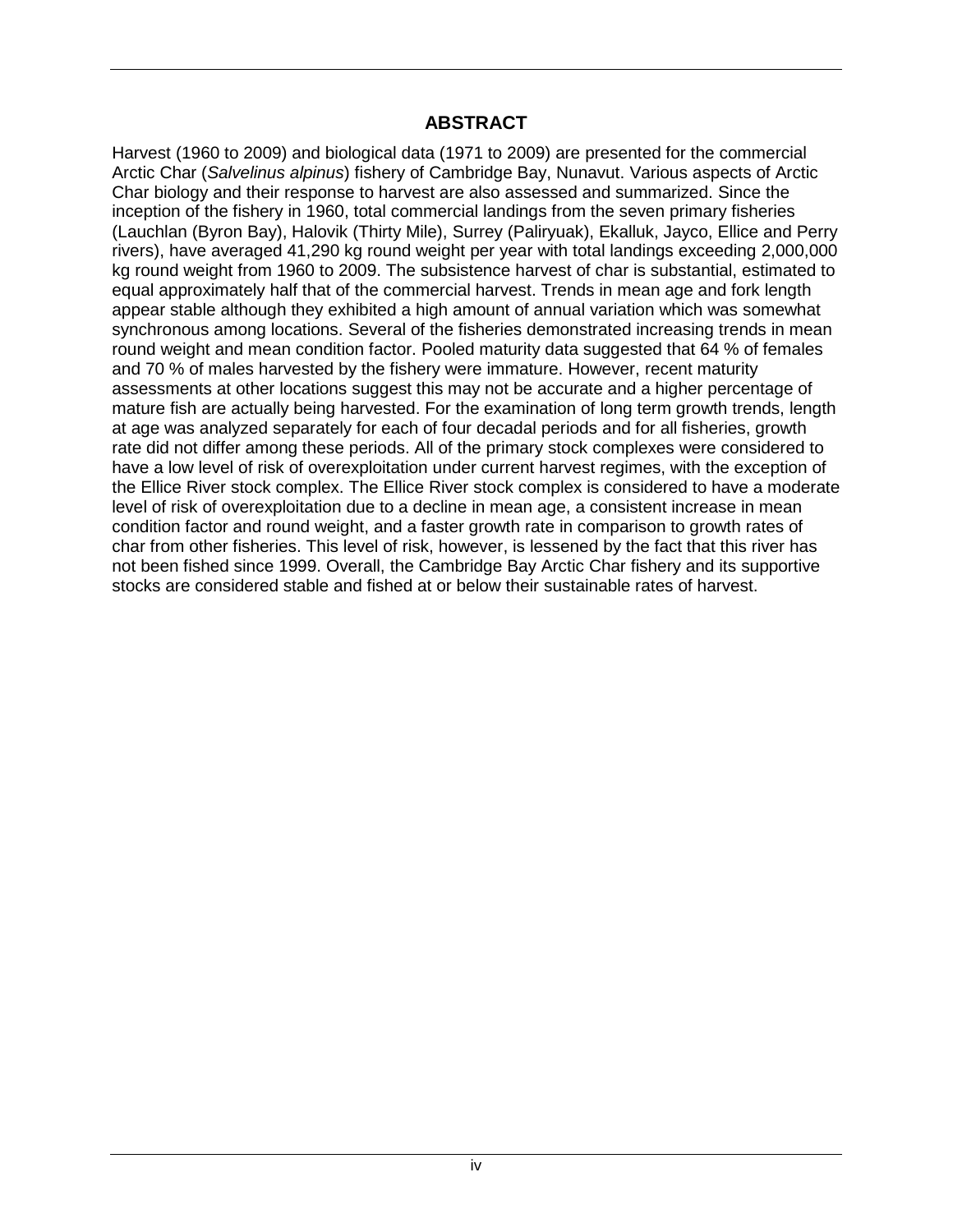#### <span id="page-4-0"></span>**Renseignements pour appuyer la mise à jour de l'état du stock d'ombles chevaliers récoltés dans la baie de Cambridge (Nunavut) de 1960 à 2009**

### **RÉSUMÉ**

Ce document présente des données biologiques sur l'omble chevalier (*Salvelinus alpinus*) (1971-2009) et sur la pêche commerciale (1960-2009) de cette espèce dans la baie de Cambridge, au Nunavut. Différents aspects de la biologie de l'omble chevalier ainsi que sa réaction à la pêche y sont également évalués et résumés. Depuis que l'on a commencé à pêcher cette espèce en 1960, la moyenne annuelle des débarquements commerciaux totaux des sept principales pêches (Lauchlan (Byron Bay), Halovik (Thirty Mile), Surrey (Paliryuak), Ekalluk, Jayco, rivières Ellice et Perry) s'est chiffrée à 41 290 kg (poids brut), totalisant plus de 2 millions de kg (poids brut) pour la période allant de 1960 à 2009. La pêche de subsistance de l'omble chevalier est importante; on l'estime à environ la moitié de la pêche commerciale. Les tendances des moyennes d'âge et de longueur à la fourche semblent stables bien qu'elles présentent bon nombre de variations annuelles, qui se sont révélées synchrones entre les emplacements. Plusieurs de ces pêches ont démontré une tendance à la hausse du poids brut moyen et du coefficient de condition moyen. Les données combinées sur la maturité indiquent que 64 % des ombles femelles et 70 % des ombles mâles qui ont été pêchés étaient immatures. Toutefois, de récentes évaluations de la maturité dans d'autres emplacements donnent à penser que ces chiffres sont inexacts et qu'en réalité un plus grand pourcentage de poissons adultes est pêché. Afin d'examiner les tendances à long terme de la croissance, la longueur selon l'âge a été analysée séparément pour les quatre décennies. Pour toutes les pêches, le taux de croissance n'était pas différent d'une décennie à l'autre. Tous les complexes de stocks ont été considérés comme comportant un faible risque de surexploitation en vertu des régimes de pêche existants, à l'exception de celui de la rivière Ellice. Le complexe de stocks de la rivière Ellice comporte un risque modéré de surexploitation en raison du déclin de l'âge moyen, de la hausse constante du coefficient de condition et du poids brut moyens et d'un taux de croissance de l'omble plus rapide par rapport à celui des autres pêches. Cependant, ce niveau de risque est amoindri par le fait que la rivière n'a fait l'objet d'aucune pêche depuis 1999. Dans l'ensemble, la pêche de l'omble chevalier dans la baie de Cambridge et ses stocks complémentaires sont considérés comme étant stables, et l'exploitation de l'espèce est égale ou inférieure aux taux de prélèvements durables.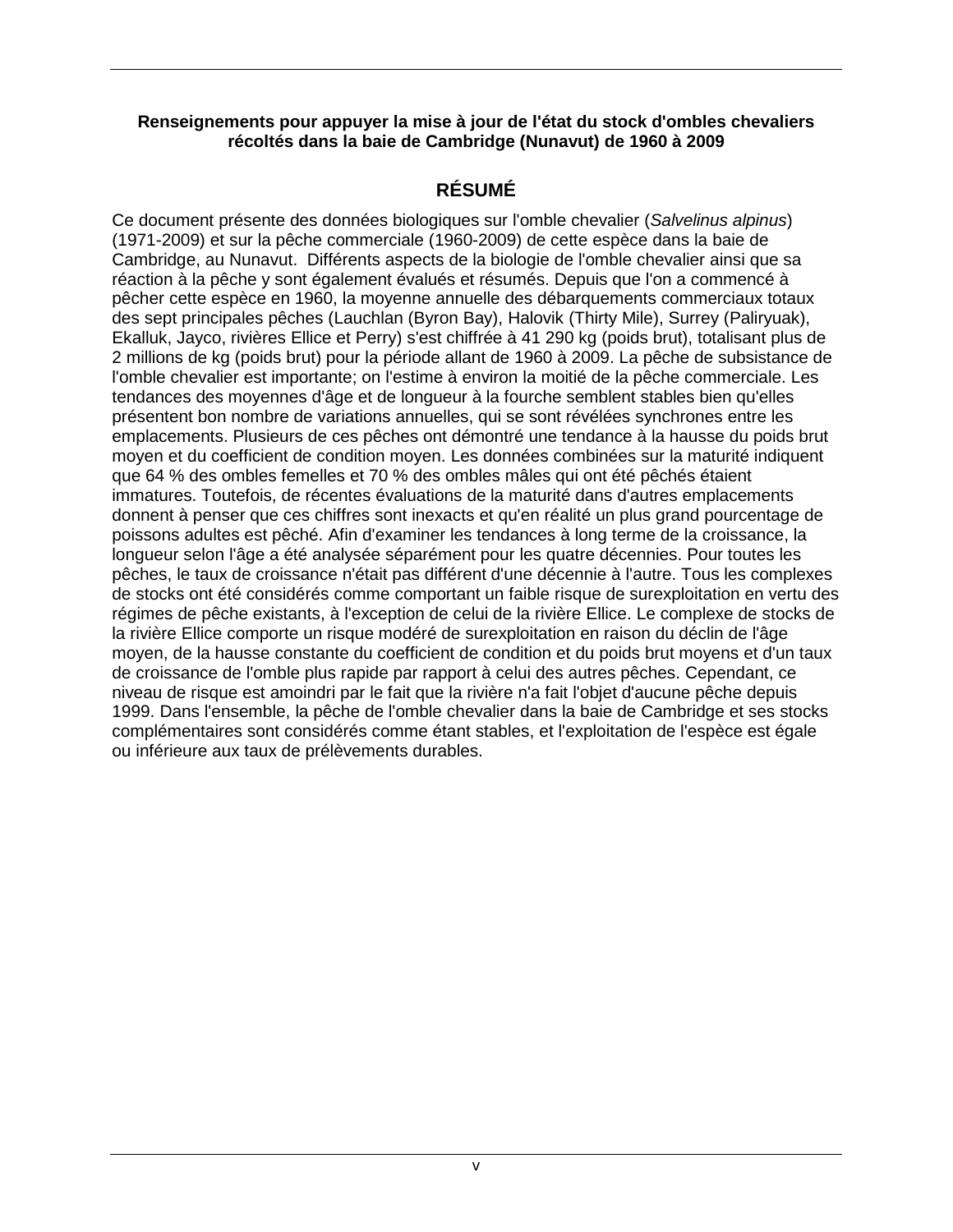### **INTRODUCTION**

<span id="page-5-0"></span>The Arctic Char, *Salvelinus alpinus* (L.) is distributed across the Canadian Arctic, including the islands of the Arctic Archipelago. It occupies many rivers and lakes on Victoria Island, near the community of Cambridge Bay, as well as on the mainland to the south of this island. Typically, anadromous (sea-run) Arctic Char are most sought after for subsistence and commercial use. In most cases, harvests of upstream migrant char occur in mid- to late-August and early September at river mouths with gillnets or in the rivers themselves with weirs. Harvest of downstream migrant char also occurs at several waterbodies in the region. Arctic Char have remained important for residents of Cambridge Bay and currently five waterbodies are primarily harvested for commercial purposes. A description of the history of commercial harvest in the Cambridge Bay area is provided below.

## <span id="page-5-1"></span>**THE FISHERY**

Prior to the onset of the commercial fishery it is likely that all river systems in this area were fished for subsistence purposes. Data on subsistence harvest, however, are very limited. The only published subsistence data for this area come from the Nunavut Wildlife Harvest Study (Priest and Usher 2004) which reported the number of Arctic Char harvested from June 1996 to May 2001. During this period, annual numbers of subsistence harvesters of char varied between 23 and 55 and annual harvests of Arctic Char varied between 1,437 and 12,435 with a mean of 6,461 char per year (Preist and Usher 2004). Assuming that the average size of a char from the subsistence harvest is similar to the average commercially harvested size  $(-3.5 \text{ kg})$ , the annual char subsistence harvest may have been approximately 22,600 kg or about half the size of the annual commercial harvest. This estimate assumes that the mesh size used by subsistence harvesters is similar to that used by the commercial fishery, an assumption supported by the Ekaluktutiak Hunters and Trappers Organization (EHTO) of Cambridge Bay. It is likely however, that the subsistence harvest estimated from this study is an overestimate as community members have suggested that some commercial harvest was likely included in their totals.

The early history of this fishery is described in detail by Abrahamson (1964) and Barlishen and Webber (1973). Figure 1 shows the commercial fisheries in the Cambridge Bay area. Quotas and harvests from the primary fisheries are presented in Table 1. Commercial fishing first began at Cambridge Bay in 1960, with a gillnet operation on Freshwater Creek. At that time, a testfishery was also conducted at the Ekalluk River (Barlishen and Webber 1973). In 1962, the commercial fishery was relocated to the mouth of the Ekalluk River, where it empties into Wellington Bay. As the fishery developed, other sites were fished, including the Paliryuak (Surrey), Halovik (Thirty Mile), Lauchlan (Byron Bay) and the Jayco rivers. Additionally, commercial fishing eventually expanded to two mainland systems, the Ellice and Perry rivers, the latter of which was only fished for six years. Initially, an "area" quota was established for Wellington Bay, but the decline in the fishery at Ekalluk River, where most of the fishing took place, necessitated the establishment of "river-specific" quotas to distribute fishing effort. Over the years, other sites were periodically fished, including Dease Point (Kulgayuk River), Padliak Inlet, Elu Inlet, Starvation Cove and HTA Lake (Takyoknitok). Commercial fishing sites are located at or near the mouths of various rivers in the area, and target either the downstream run in spring or the upstream run in fall. Initially, gillnets of various mesh sizes were used but, ultimately, a minimum mesh size was established at 140 mm (5.5 inches). Since the inception of the fishery in 1960, commercial landings from the seven primary fishing sites (Ekalluk, Ellice, Halovik, Lauchlan, Jayco, Perry and Paliryuak rivers) have averaged 40,900 kg round weight per year with approximately 2,000,000 kg of Arctic Char harvested (Table 1).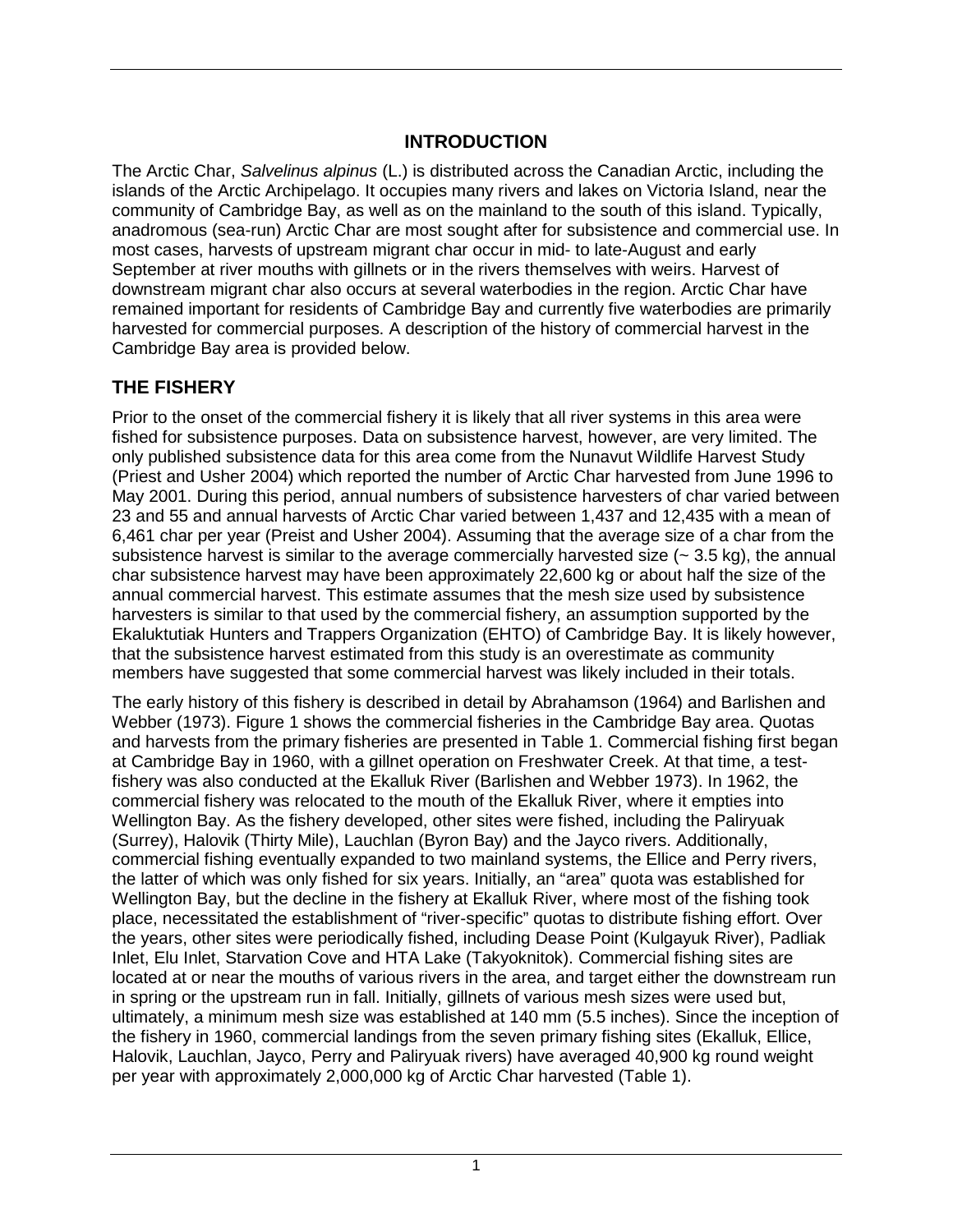In recent years there has been a change in fishing gear from gillnets to weirs for several of the Cambridge Bay area fisheries (Table 2). Prior to 1994, gillnets were used exclusively for the harvest of char from the Halovik and Jayco rivers but from 1994 to the present, these two fisheries have been conducted with weirs except for the Halovik River in 1995 and 2001 and the Jayco River in 1995. Char have been harvested from HTA Lake by weir since this fishery began in 1988. From the onset of the Cambridge Bay commercial Arctic Char fishery through to the present, harvest has been conducted exclusively with gillnets at the Ellice, Paliryuak, Lauchlan and Ekalluk rivers fisheries with the exception of 1994 and 1995 when weirs constructed of netting material were used at the Ekalluk River. All other Cambridge Bay weir fisheries have used conduit weirs described by Kristofferson et al. (1986). The history of each fishery is elaborated below.

## <span id="page-6-0"></span>**Freshwater Creek**

The first commercial fishing effort, at Freshwater Creek (which flows by the community of Cambridge Bay) in 1960, produced a harvest of about 2,500 kg of Arctic Char. In 1961, harvest increased to 7,850 kg from an increased quota of 10,500 kg. Due to evidence of a declining stock, and its primary importance as a subsistence fishery, commercial fishing ceased at Freshwater Creek in 1962.

## <span id="page-6-1"></span>**Ekalluk River**

In 1960 two families were sponsored to fish at the Ekalluk River for test-fishing purposes where 15,880 kg of Arctic Char were harvested (Barlishen and Webber 1973). After over-fishing at Freshwater Creek became apparent, the commercial fishery was relocated to the Ekalluk River in 1962 with a quota of 18,160 kg. From 1962-1966, the average annual harvest at the Ekalluk River was 14,570 kg. In 1967, an area quota (45,000 kg) was issued for the Wellington Bay area in an attempt to distribute fishing effort to other systems flowing into this bay (Paliryuak and Halovik rivers). In 1967, all fishing was concentrated at the Ekalluk River, with a harvest of 27,670 kg. In 1968, fishing occurred at the Ekalluk, Paliryuak and Halovik rivers, under the 45,400 kg area quota. The reported harvest for the Ekalluk River was 34,300 kg. In 1969, under the same area quota, 22,700 kg was harvested at the Ekalluk River. The average annual harvest at the Ekalluk River over this three year period was 28,200 kg, but the average weight of Arctic Char taken at the Ekalluk River was reported to have declined from 3.0 kg in 1967 to 1.4 kg in 1969. In comparison, the average weight of Arctic Char taken at Halovik River in 1969 was 3.2 kg. Consequently, the commercial fishery at Ekalluk River was closed in 1970 and remained so until 1973 when it was reopened under the original 18,160 kg quota. In 1973, 9,630 kg were harvested and averaged fish size was 2.7 kg per fish. The quota was reduced to 11,350 kg in 1974 and remained at that level through 1978 during which time harvest averaged 13,790 kg. The quota was increased to 14,500 kg in 1979, and the average harvest at this site over the years 1979 to 1990 was 14,290 kg. The Ekalluk River was not fished in 1991 or 1992, for various reasons including declining size of Arctic Char and declining prices for the product. A small harvest of 1,480 kg was taken in 1993 under a quota of 7,500 kg. From 1994 to 2003, a shared quota of 20,000 kq for the Ekalluk and Paliryuak rivers was set. In 1994, 1,640 kg were harvested from the Ekalluk River. An experimental weir, located at the outlet of Ferguson Lake, was used during both 1993 and 1994. The plan was to hold char alive in a pen until transport to market could be assured. There was some success in getting a fresh product to market using this technique. Although the fishery was opened in 1995 with the 20,000 kg quota, only 4,665 kg were harvested that year (all from the Ekalluk River). In 1996, however, 10,210 kg were harvested using the traditional gillnets set near the mouth of the river, 14,328 kg were taken in 1997, and 19,825 kg were taken in 1998. From 1999 to 2002 and in 2004 both the Ekalluk and Paliryuak rivers were harvested under shared quotas. Annual harvest for the period 1999 to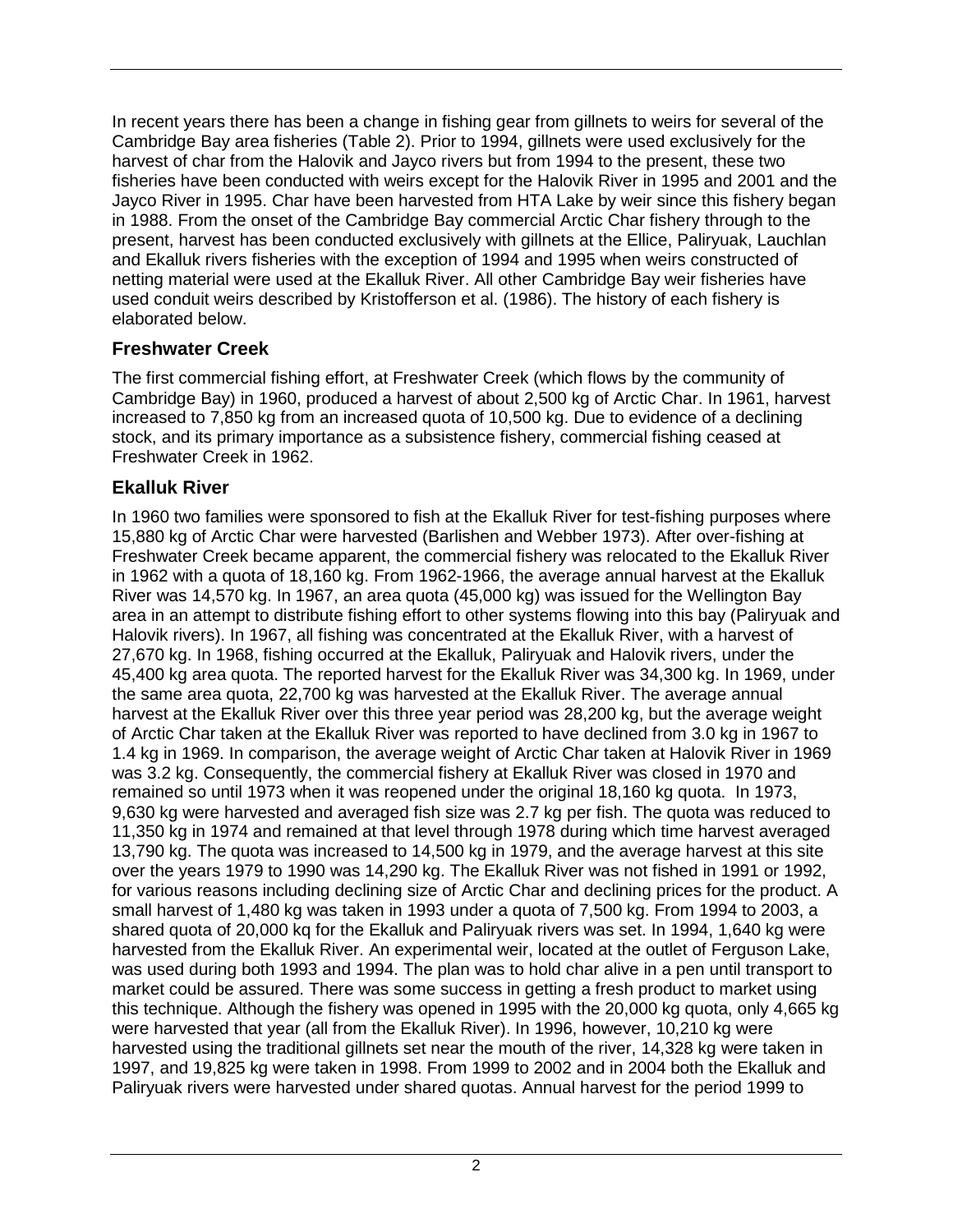2009 from the Ekalluk River averaged 14,425 kg. Harvest at the Ekalluk River in 2009 was reported to be 12,666 kg.

# <span id="page-7-0"></span>**Paliryuak (Surrey) River**

Commercial fishing first took place here in the spring of 1968. The harvest that year was 6,470 kg, under the Wellington Bay area quota of 45,400 kg. It was not fished in 1969, but a harvest of 5,880 kg was reported for 1970. Fishing here ceased until 1977, when a harvest of 3,260 kg was reported under a 4,500 kg quota assigned to the Paliryuak River. The quota was increased to 6,800 kg in 1978, with a reported harvest that year of 8,420 kg. The quota was increased again in 1979 to 9,100 kg. The average harvest from 1979 to 1993 was 8,880 kg at the 9,100 kg quota. In 1994, the quota was rationalized with the Ekalluk River quota, based on the results of tagging studies that indicated most char taken in the Paliryuak fishery were from Ekalluk River stocks. No fishing took place at this site from 1994 to 1998 inclusive. The average annual harvest from 1999 to 2009 inclusive (excluding 2003 when no fishing occurred) was 7,441 kg. Harvest at the Paliryuak River in 2009 was 8,657 kg.

# <span id="page-7-1"></span>**Halovik (Thirty Mile) River**

Commercial fishing began here in 1968, and took place in spring, similar to the fishery at Paliryuak River. An average harvest of 16,290 kg was reported from 1968 to 1971 under the Wellington Bay area quota of 45,400 kg. In 1972, a quota of 9,100 kg was assigned to the Halovik River and harvest from 1972 to 1973 averaged 4,200 kg. Due to declining catches and size of Arctic Char in the catch, the fishery was closed from 1974 to 1975, inclusive. The fishery resumed in 1976 under the 9,100 kg quota, and 2,780 kg were harvested. In 1977, the quota was reduced to 4,500 kg, and the average catch for 1977 and 1978 was 5,179 kg. The quota was increased in 1979 to 6,800 kg, and catches averaged 6,850 kg for the period 1979 to 1993. This fishery has been harvested by weir in the fall from 1994 to the present with a 5,000 kg quota. Average annual harvest for the period 1994 to 2009 inclusive was 6,045 kg. Harvest at the Halovik River in 2008 was 3,908 kg. . Harvest at the Halovik River in 2009 was 4,555 kg.

# <span id="page-7-2"></span>**Lauchlan River (Byron Bay)**

The Lauchlan River was first fished for commercial purposes in 1970, although a harvest of 2,270 kg was reported in 1963 with no quota assigned. This site was also included under the initial Wellington Bay area quota of 45,400 kg, and during the years 1970 and 1971, an average of 10,736 kg of Arctic Char was taken there each year. This fishery takes place in spring, and was assigned a site-specific quota of 18,160 kg in 1972. Average annual harvest for 1972 and 1973 was 15,326 kg. The quota was reduced to 11,350 kg in 1974, and harvest fell to 8,125 kg that year. As a consequence, the fishery was closed during 1975 and 1976. It reopened in 1977 under a reduced quota of 6,800 kg, and average annual harvest for 1977 and 1978 was 5,028 kg. The quota was increased to 9,100 kg in 1979, and average annual catch from 1979 to 1993 was 9,230 kg. This site was not fished in 1994 but was opened in 1995 under a reduced quota of 2,400 kg. Harvest for 1995 to 1999 inclusive averaged 1,772 kg. No fishing took place in 2000 but 446 kg were harvested in 2001. No fishing took place in 2002. With the exception of years 2000 and 2002, annual harvest for the period 1999 to 2009 averaged 3,843 kg. The river was not commercially fished in 2009 given the costs associated with the distance from Cambridge Bay.

## <span id="page-7-3"></span>**Jayco River**

The Jayco River was first fished commercially in 1975. Average catch from 1975 to 1977 was 8,410 kg, under a quota of 6,800 kg. The quota was increased in 1978 to 11,350 kg and harvest that year was reported to be 13,442 kg. The quota was increased to13,600 kg in 1979, and annual catches averaged 12,264 kg from 1979 to 1990. This location was occasionally fished in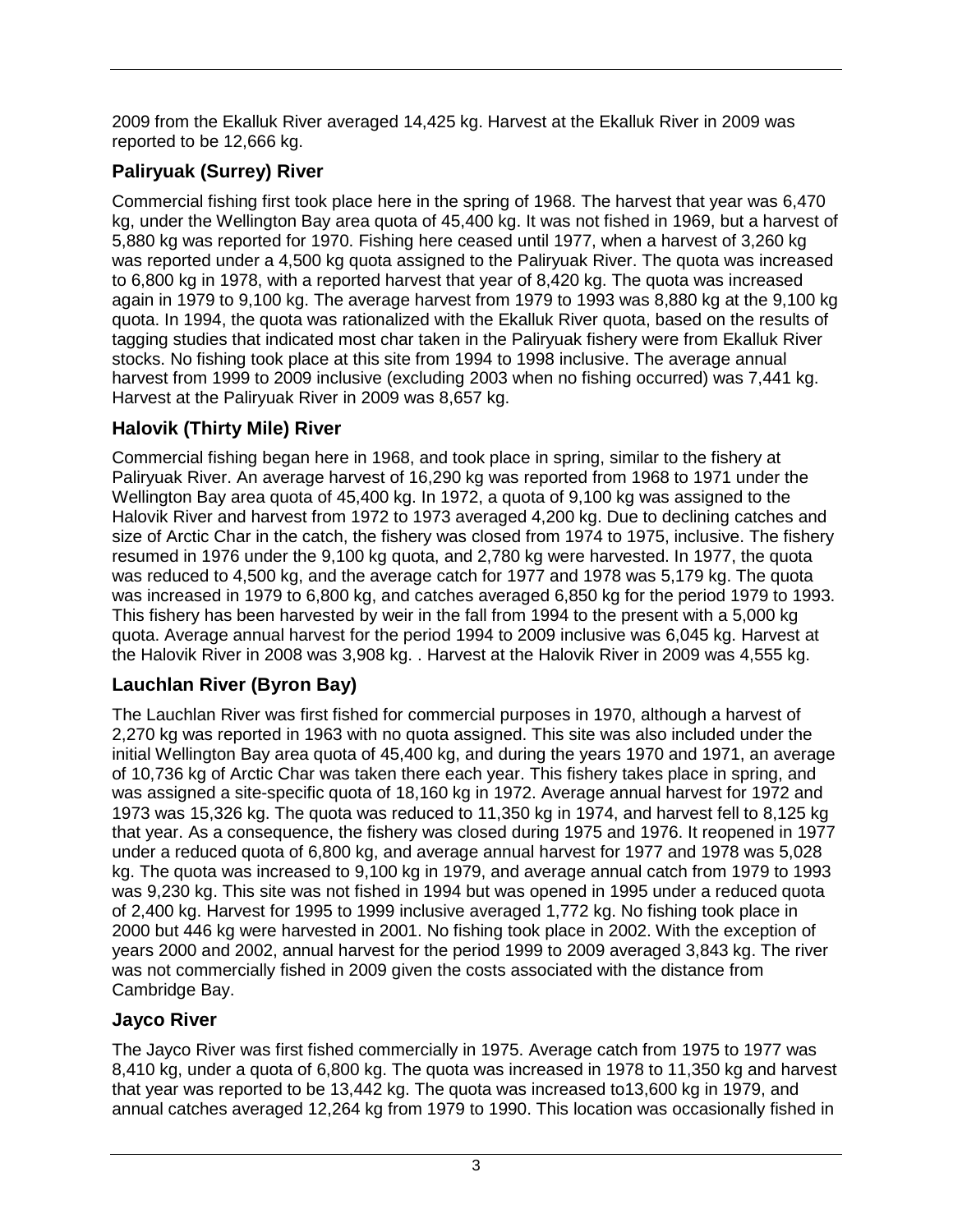spring and fall, with the quota being shared between the fishing seasons. However, in 1980, the harvest was taken by experimental weir (Kristofferson et al.1986) during the fall upstream run, and, for the most part, harvest since then has been by weir. In 1991, the quota was increased to 15,600, but harvest, by gillnet that year, was only 2,226 kg. Ice forming on the weir caused it to collapse. No fishing took place in 1992 due to low prices, but resumed in 1993 with 15,411 kg harvested. The quota was increased to 17,000 kg in 1994 and has remained at this level since. The average annual harvest at this site from 1994 to 2009 inclusive was 12,531 kg. In 2009, 6,514 kg of Arctic Char where harvested at this location. Harvesting the full quota has been difficult at this site because the fall upstream migration of char occurs relatively late (early September) when ice conditions have often interfered with fishing.

## <span id="page-8-0"></span>**Ellice River**

Commercial fishing began at this mainland site in the fall of 1971. The quota that year was set at 22,700 kg and a harvest of 12,820 kg was reported. The quota was reduced to 11,350 kg for 1972, and catches for 1972 to 1975 averaged 9,269 kg. In 1976, the quota was increased to 13,600 kg and the average catch from 1976 to 1978 was 14,199 kg. The quota was reduced to 9,100 kg in 1979, due to a decline in the size of Arctic Char in the catch. The average harvest from 1979 to 1984 was 7,736 kg. The quota was further reduced to 4,500 kg in 1985 and the average annual catch from 1985 to 1987 was 4,768 kg. The quota was then increased to 6,000 kg in 1988 and average annual catch for 1988 to 1990 was 6,295 kg. The quota was increased again in 1991, to 8,000 kg and average annual harvest from 1991 to 1996 was 6,860 kg, excluding 1992 when no fishing occurred. With the exception of 1999, when 4,497 kg of char were harvested, there has been no fishing at this site since 1997.

# <span id="page-8-1"></span>**Perry River**

The Perry River, located on the mainland east of Ellice River, was first fished for five consecutive years starting in fall of 1977. Average harvest from 1977 to 1980 was 6,724 kg, under a quota of 11,350 kg. In 1981, the quota was reduced to 6,800 kg, due to declining size of Arctic Char in the catch. Harvest that year was reported to be 2,836 kg. The quota was further reduced to 4,500 kg in 1985 but no fishing took place under that quota. In 1991, the quota was increased to 6,500 kg and a harvest of 600 kg was reported. The site has not been fished since, primarily due to the cost of transporting the catch to the community of Cambridge Bay, and inclement weather often experienced there in fall.

# <span id="page-8-2"></span>**Other Fishing Sites**

Over the years, other sites were periodically fished, including Dease Point (Kulgayuk River) on the mainland for 8,890 kg (9,100 kg quota) in 1972, 3,020 kg (22,700 kg quota) in 1974, and 1,170 kg (20,400 kg quota) in 1976. A harvest of 3,853 kg was reported in 1991 under a 4,000 kg quota and a harvest of 3,120 kg was reported in 1993. Padliak Inlet was fished in 1977 for 880 kg (2,270 kg quota). Elu Inlet, on the mainland, was fished for 2,620 kg in 1977 and 260 kg in 1978, under a quota of 2,270 kg. Starvation Cove, on the south coast of Victoria Island, west of Cambridge Bay, was fished for 6,370 kg of Arctic Char in 1977, although no quota was assigned for that location.

An experimental fishery took place for a number of years at a site called HTA Lake (Takyoknitok), on the southeast coast of Victoria Island. A weir was used there and the average harvest for the period 1988 to 1991 inclusive was 1,558 kg under a quota of 1,500 kg. This quota was increased to 2,500 kg in 1993, and 3,000 kg in 1999. No fishing was reported for 1992 but the average harvest for 1993 and 1994 was 2,302 kg. No fishing was reported in 1995 but the harvest in 1996 was 2,685 kg. No fishing was reported for 1997 or 1998, but the 1999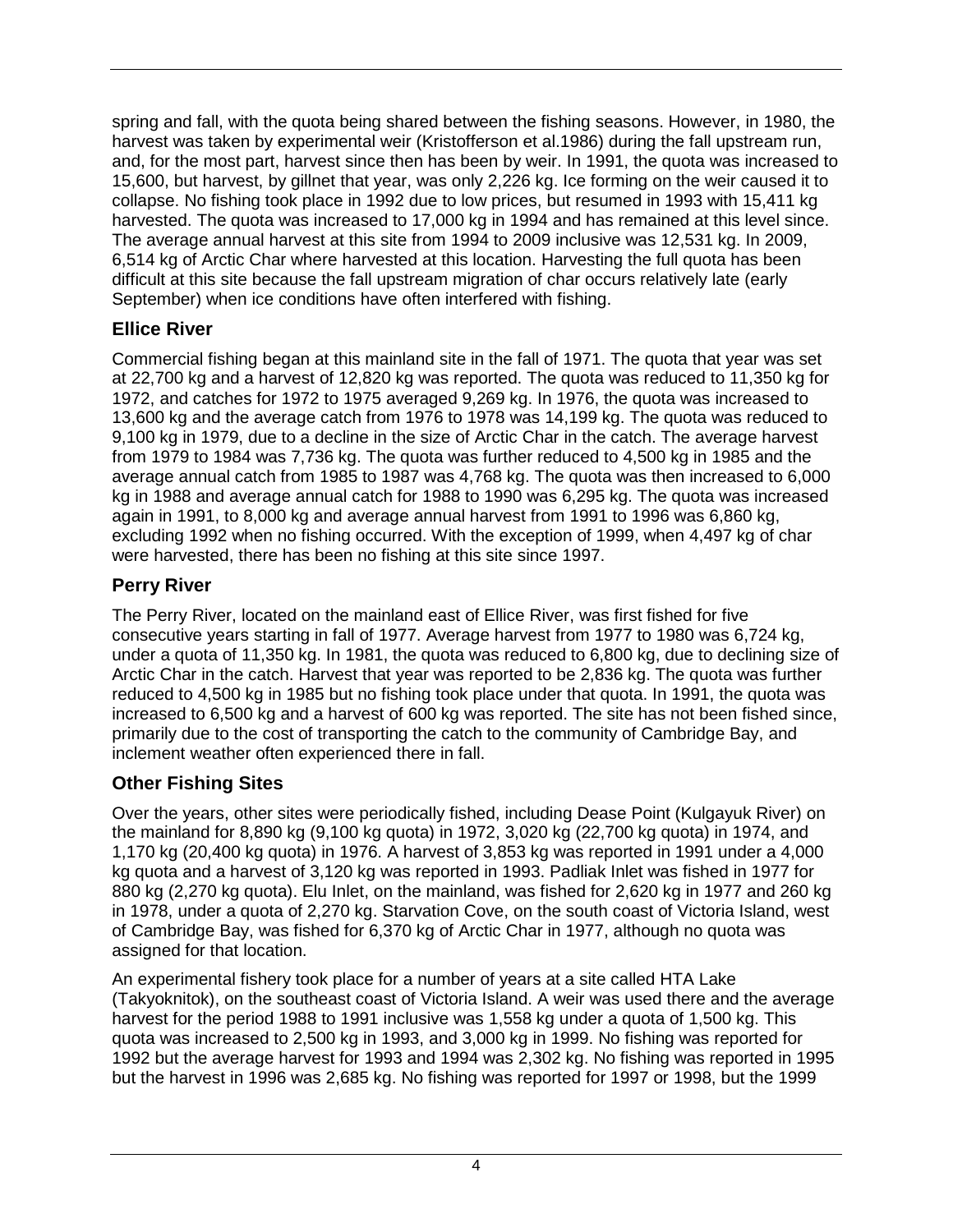<span id="page-9-0"></span>harvest was 2,847 kg. No fishing was reported in 2000. Fishing has not taken place there since 2001 when 2,988 kg was harvested.

## **METHODS**

# <span id="page-9-1"></span>**BIOLOGICAL DATA COLLECTION**

This assessment was based primarily on data obtained from the commercial plant sampling program. This annual sampling program, in which commercially harvested char are sampled at the Cambridge Bay fish plant (Kitikmeot Foods Ltd.), facilitated the collection of fork length  $(\pm 1)$ mm), dressed weight (head on, viscera and gills removed;  $\pm$  50 g) and aging structures for the six primary Cambridge Bay fisheries (Ekalluk, Lauchlan, Halovik, Paliryuak, Ellice and Jayco rivers). The plant sampling protocol is described by Kristofferson and Carder (1980). Sample dates and type of commercial fishing gear used for each year of the fishery in which plant sampling was conducted are given in Table 2.

In this assessment, the Cambridge Bay Arctic Char commercial fishery is being evaluated to determine the effects of fishing on stocks of Arctic Char in this area. The assessment focuses on the sites with long term datasets. The response of char to commercial harvest is evaluated using age in years, round weight, fork length and condition. All aging of char otoliths was done by one person following the method of Nordeng (1961). All analyses and graphics were done using SAS (1989, 1990). When round weights were not measured in the field or fish plant, they were estimated from dressed weights using the river-specific regressions outlined by Day and de March (2004). Sampling for sex and maturity stage was conducted on occasion but not annually because char were dressed (viscera and gills removed) prior to shipping to the fish plant where biological sampling occurred. When possible sex and maturity stage were assigned via visual observation of the gonads and a numerical grading system applied as described by McGowan and Low (1992)

Gillnets of commercial mesh size (140 mm stretched mesh) were periodically used for fisheryindependent sampling of biological data either in place of commercial harvesting or in conjunction with it. Sampling in this manner was conducted at the Ekalluk River (1972, 1975, 1978, 1980, 1988, 1991, 1992, 2005, 2006), the Halovik River (2006), the Paliryuak River (1980) and at the Jayco River (1975, 2005). Additionally, on occasion, experimental weirs were used to collect fishery independent biological information on Arctic Char from some of these fisheries. Specifically, weir have been used for the collection of biological data at the Ekalluk River (1975, 1979, 1980, 1981, 1983), the Halovik River (1981), the Lauchlan River (1983) and at the Jayco River (1975, 1980, 1981).

Other research has been undertaken on the Arctic Char stocks in this area throughout the history of this fishery including 1) weir enumerations of fall upstream migrations, 2) tagging and 3) research on genetic stock structure and homing to natal spawning grounds.

# **RESULTS AND DISCUSSION**

# <span id="page-9-3"></span><span id="page-9-2"></span>**ABUNDANCE**

Catch-per-unit-effort (CPUE) data, an index of abundance commonly used in fisheries science, are not available for Cambridge Bay commercial char fisheries. This is unfortunate because it limits the amount of information that could be generated from modeling exercises such as Virtual Population Analysis (VPA). It may be possible to find information on the number of days each fishery was prosecuted to fill its quota from Cambridge Bay fish plant records. This should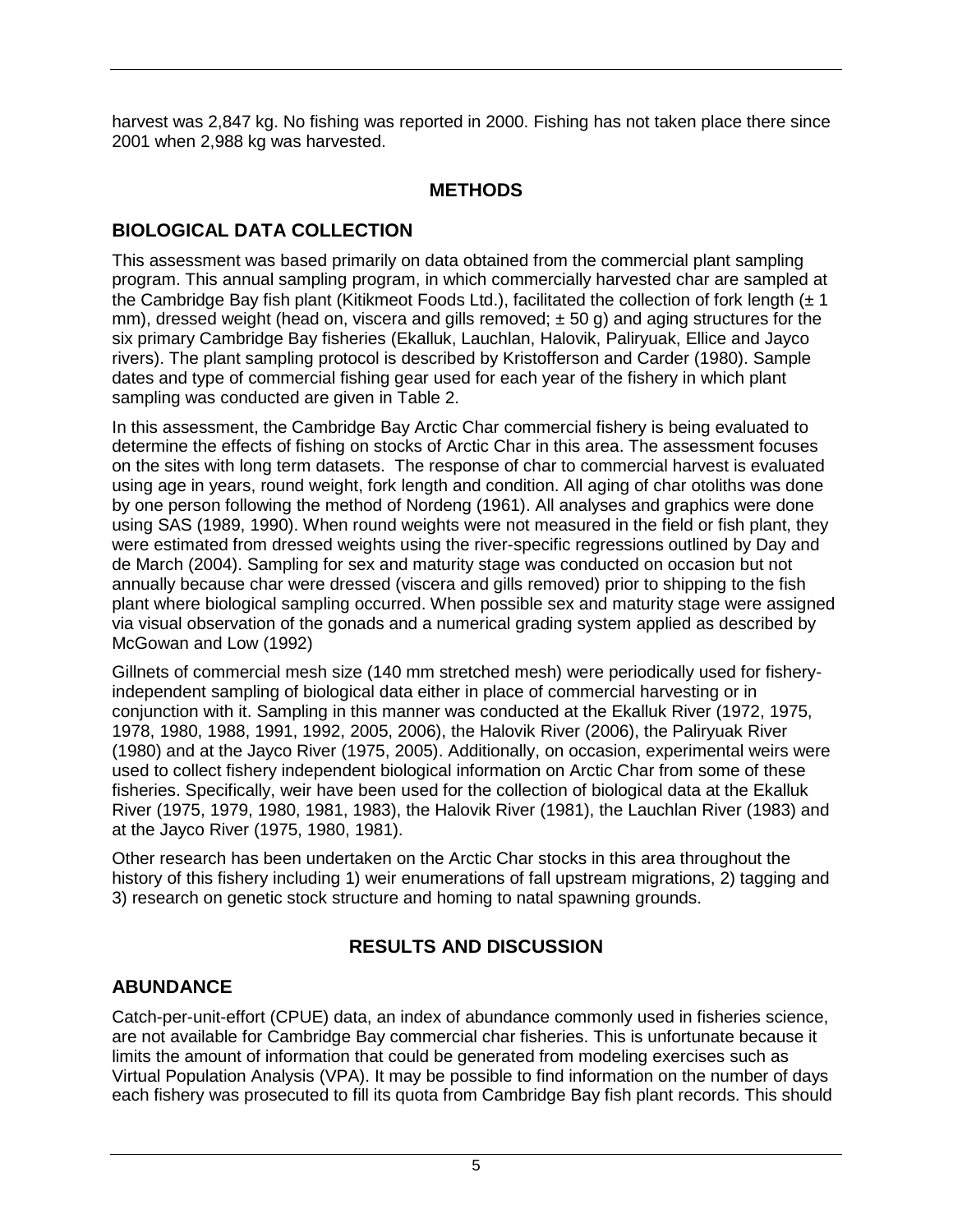be investigated as if these CPUE data were available they may serve as an index of abundance for the Arctic Char stocks.

Abundance information is limited to single year weir enumerations for the upstream migrations of four commercially fished Cambridge Bay sites (Ekalluk, Jayco, Halovik and Lauchlan rivers) and three upstream weir enumerations of Freshwater Creek which has not been commercially fished since 1961 (Table 3). The 1980 enumeration at Jayco River was considered incomplete because of ice conditions so is not comparable to the 1981 count. There is likely a significant amount of annual variation in upstream weir counts, given Arctic Char biology (e.g., overlapping generations, iteroparity) and the complexity of Arctic Char systems in the region. Consecutive annual assessments at one or more fishing sites via weir enumeration should be considered for future assessments of annual variation in abundance.

Abundance estimates combined with average weights of Arctic Char sampled during upstream weir enumerations were used to crudely estimate exploitation rates for fisheries with enumeration data. This was done by applying an estimated total biomass (the number of fish enumerated x the average weight of enumerated fish) against the biomass of Arctic Char harvested to determine an approximate rate of exploitation. For example, at the Ekalluk River in 1979, 183,203 fish were enumerated with an average overall weight of 2.01 kg (estimated from 2,123 fish). That year, 15,806 kg of Arctic Char were commercially harvested resulting in an exploitation rate of 4.1% of the available biomass. Applying these same calculations resulted in exploitation rates 4.2%, 11.1% and 34% of the total available biomass for the Jayco (1981), Halovik (1981) and Lauchlan (1983) rivers respectively. To our knowledge, these estimated exploitation rates may represent the only information available on sustainable harvest rates of anadromous Arctic Char populations.

# <span id="page-10-0"></span>**AGE TRENDS**

Mean ages were variable among years and did not show consistent trends (i.e., increasing or decreasing mean age over the sampling period) suggesting stability in response to harvest (Figure 2). Peaks and troughs in mean age plots were somewhat synchronous for the Wellington Bay fisheries but much less so for the Ellice and Jayco river fisheries. For example, all Wellington Bay fisheries demonstrated a relatively large peak of older ages centered around 1985 and 1986 which suggests that annual recruitment of char in this area is highly variable and driven by large scale abiotic factors.

Day and de March (2004) examined age trends as the presence of strong modal age classes and their findings are summarized and updated with data from 2004 to 2009 in Table 4. By definition, a strong modal age class was one that comprised ≥ 20 % of an annual plant sample. With respect to the Ekalluk River plant samples, between 1971 and 2009, the number of strong modal age classes decreased slightly from ages 12-16 in the early years of the fishery to ages 11-14 in more recent years. In the Ellice River, strong 12 and 13 year old modal age classes are missing in recent years. In the Halovik River, the catch was composed of modal age classes of 11-15 and has remained nearly constant through all fishing periods with the exception of the 1981-1990 period when older modes were present and younger modes were missing. In the Jayco River, the number of strong modal age classes decreased slightly from age 15-16 in early years of the fishery to age 11-14 in recent years. In the Lauchlan River, the presence of strong modal age classes has been similar among fishing periods between 1981 and 2009 with strong modes ranging from age 11 to 16. In the earlier period of 1971-1980, Lauchlan River samples had noticeably younger modes (8-14). Strong modal age classes of Paliryuak River char have remained relatively stable at 12-15 for fishing periods between 1981 and 2009 except from 1991-2000 although the fishery operated only five years during that period.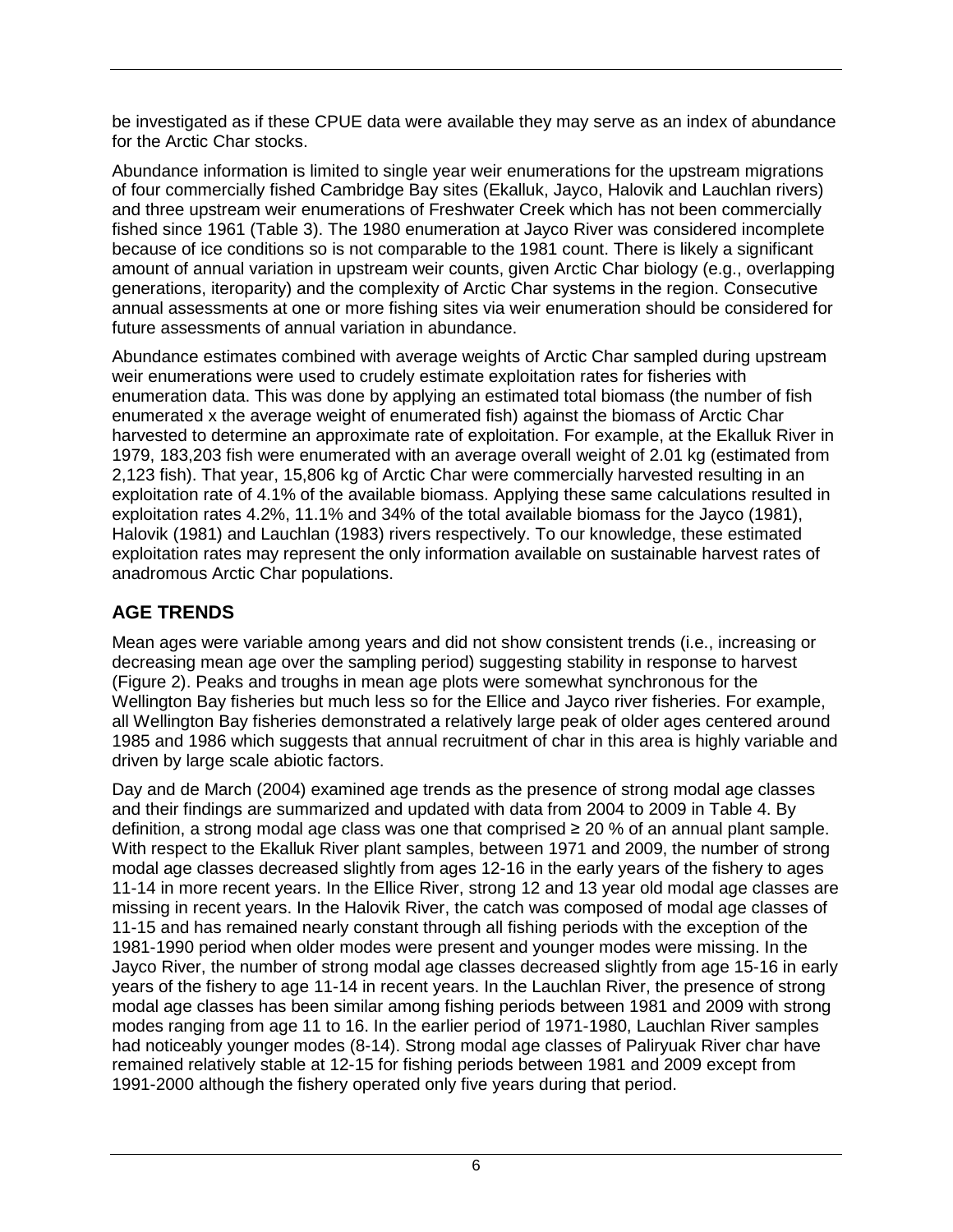Based on temporal trends in average age and strong modal age classes, a level of risk of overexploitation, if harvest rates continue at current levels, was assigned to six Cambridge Bay fisheries (Table 4). Risk levels assigned to all fisheries were low with the exception of the Ellice River. This fishery was assigned a moderate level of risk based on its consistent decline in modal age to a point where plant samples taken during the 1990s were composed almost entirely of fish which were younger than the mean age of maturity of Cambridge Bay char (see Sex and Maturity section below). The moderate Ellice River level of risk is somewhat mitigated by the fact that it has been fished only once since 1999.

Relative risk assessments based on intrinsic stock productivity predicted from first age of maturity and growth rate, suggest that the Jayco river char stock is less productive and therefore, have a higher potential risk of overexploitation than do other stocks in the Cambridge Bay area (Roux et al. 2011). Trends in population parameters of these stocks, however, are stable and this potential would only be realized if harvest rates increased.

## <span id="page-11-0"></span>**GROWTH RATES**

Growth rates were examined by Day and de March (2004) as plots of mean fork length at age for data pooled for the period of 1971 to 2003 (Figure 3). Growth of char from Wellington Bay samples was similar among locations. Growth of char in Ellice River samples differed from other locations in that growth during the first 10 years of life was more rapid with five-year-old fish attaining fork lengths of approximately 500 mm compared to fork lengths of approximately 300 to 400 mm for five-year-old fish from other locations. Growth of Arctic Char in the Jayco River samples differed from other locations in that maximum size was approximately 700 mm compared to a maximum size of approximately 800 mm for other locations. For all locations, growth started to become asymptotic at approximately age 16 except for Ellice River samples where growth plots were linear without a pronounced asymptotic phase. Approximately 75 % of char growth in fork length occurred prior to the mean age of maturity (female: 14.1 years, male: 14.2 years).

Trends in growth rates for each location were examined as plots of mean fork length at age after data were pooled for each of four periods (1971-1979, 1980-1989, 1990-1999 and 2000-2009) (Figures 4, 5, 6). There was little difference among periods in mean length at age for any location, which indicated that growth rates remained relatively unchanged between 1971 and 2009. For several of the fisheries, (Ekalluk, Halovik, Jayco and Lauchlan), younger age classes were noted in harvests taken in earlier periods, 1971 to 1979 and 1980 to 1989, but were absent from harvests of later periods.

## <span id="page-11-1"></span>**SIZE AND CONDITION TRENDS**

#### <span id="page-11-2"></span>**Length**

Mean lengths varied without trend providing no evidence for an impact in response to harvest (Figure 7). The trends were characterized by peaks and troughs which occurred during similar sampling years among the Wellington Bay and Jayco River fisheries but in this respect, were much less similar for the Ellice River fishery (Figure 7).

## <span id="page-11-3"></span>**Weight**

Mean round weight for char in the Ekalluk, Paliryuak, Lauchlan and Jayco rivers varied without trend providing no evidence for an impact in response to harvest (Figure 8). This finding may suggest stability in response to harvest and the annual variability may be caused by environmental fluctuations. Mean round weights of char increased throughout sampling years in the Halovik River and increased from 1987 onward in the Ellice River. The mean round weight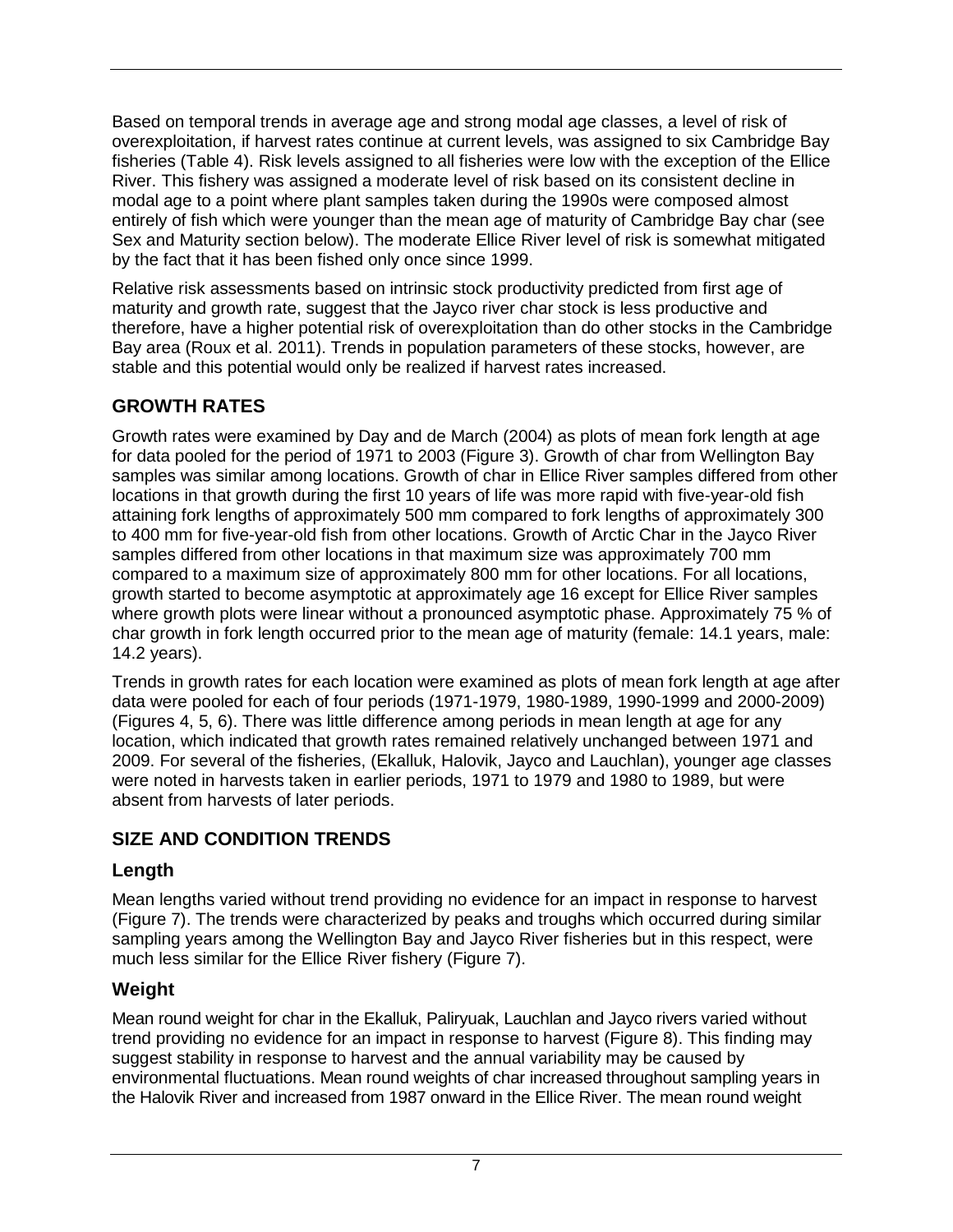trends in all fisheries were characterized by peaks and troughs which occurred during similar sampling years among the Wellington Bay and Jayco River fisheries but in this respect, were much less similar for the Ellice River fishery.

### <span id="page-12-0"></span>**Condition**

Condition factor (K) was calculated as:

$$
K = \frac{W \cdot 10^5}{L^3}
$$

where W and L are the round weight (g) and fork length (mm) of each individual fish, respectively. Condition trends (Figure 9) closely mirrored trends for mean fork length, mean age and mean weight and were characterized by the same peaks and troughs. Mean round weight increases of Ellice and Halovik char samples, which occurred during a period when mean ages and fork lengths did not show a pronounced increase implied that condition had increased for these fisheries.

# <span id="page-12-1"></span>**SEX AND MATURITY**

For each of the six Cambridge Bay char fisheries described above, gonads from Arctic Char were assessed for sex and maturity stage via visual inspection of the gonads as described by McGowan and Low (1992) and the results were pooled for all locations and summarized in Table 5. These assessments were not done annually but rather, were done opportunistically when experimental netting, experimental weir assessment or the rare delivery of undressed char to the fish plant allowed for the examination of gonads. Almost all char delivered to the fish plant are eviscerated, therefore sex and maturity stage assessment of plant sample Arctic Char is rare.

Mean ages of immature char were 10.7 years (95 % Confidence Interval (C.I.) = 10.3–11.0) and 11.7 years 95 % C.I. 11.5–12.0) for females and males respectively. Mean ages of mature stages (current year spawners, ripe, spent and resting char) were similar for males (14.2) and females (14.1) and ranged from approximately 14 to 15.4 years (Table 5). The mean ages of immature char suggest that, on average, females mature approximately one year earlier than do males. The 95 % C.I. of mean age of immature male and female char did not overlap (Table 5). The ranges of mean age, length and weight of the different maturity stages of char, however, are very broad suggesting that some char may mature at a very young age and small sizes. It is noted that a large proportion of relatively old char were classified as immature indicating that many char may never mature prior to removal caused by natural and fishing mortality.

Sex and maturity stage analyses for pooled data suggest that approximately 64 % of female char and 70 % of male char in commercial Cambridge Bay harvests are immature. However, maturity assessment data were unbalanced across years because the majority of assessments occurred prior to 1990 when higher frequencies of immature fish were observed. Hence, pooling of data may be misleading. Recent maturity assessments done for the Halovik (2006) and Jayco (2005) River fisheries indicated that 100 % of female char harvested were mature in both rivers and 100 % of the male char from the Jayco River were mature (Table 6). These observations indicate that maturity rates of char have increased as the fishery developed. The stability in char population parameters observed for five of the six fisheries during earlier years of the fishery indicates that 1) the harvest of char prior to maturity did not adversely affect the sustainability of Cambridge Bay char fisheries at that time or 2) that there is little correlation between char production, recruitment and harvest and that other factors ultimately determine char abundance in the Cambridge Bay area.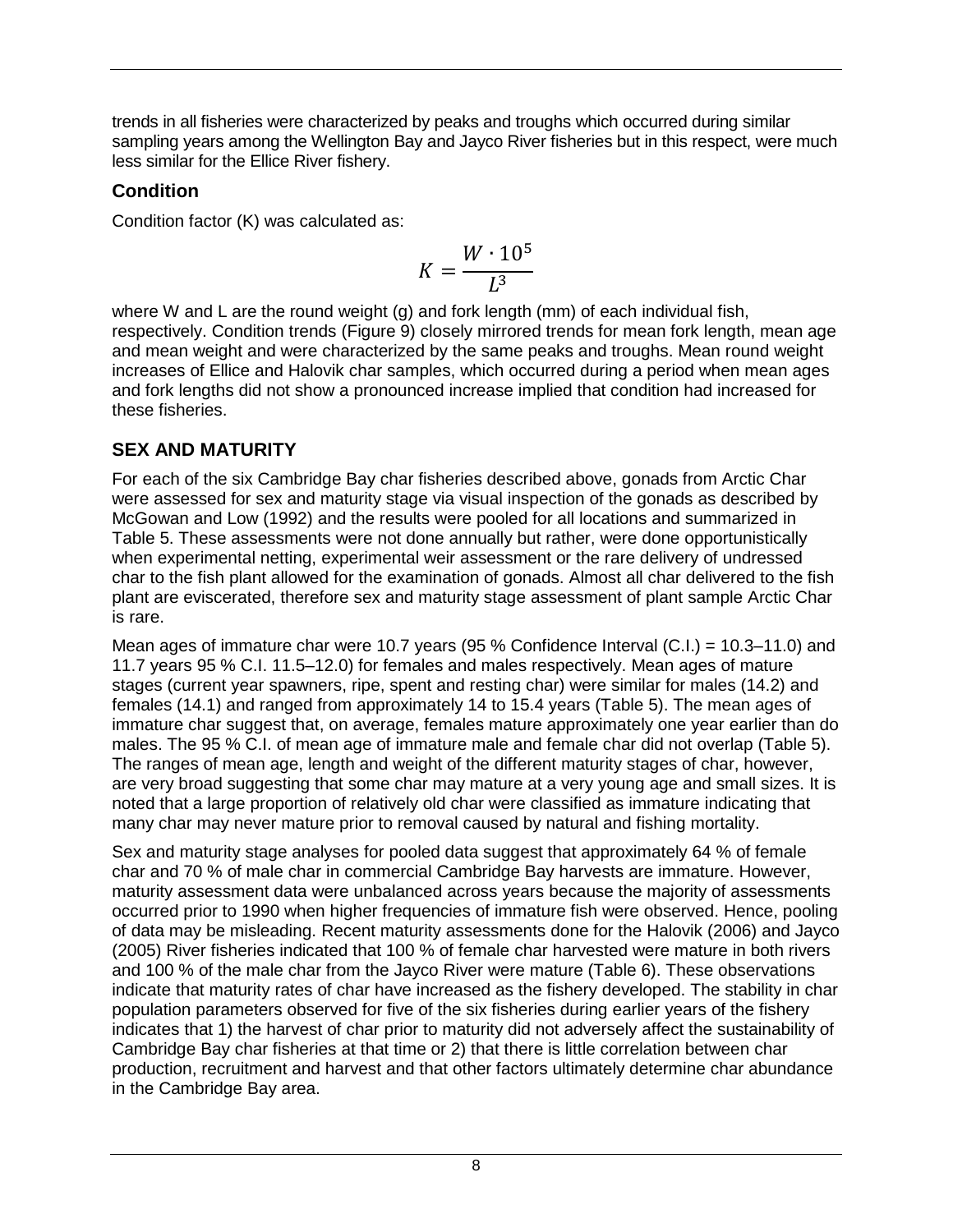## <span id="page-13-0"></span>**MIGRATION AND SPAWNING SITE FIDELITY**

Anadromous Arctic Char overwinter in freshwater systems and undertake downstream spring migrations to the sea for foraging purposes. Some individuals, however, may not migrate to sea the year that they spawn (Johnson 1989). These migrations (i.e., spring downstream migrations to the sea and fall upstream migrations to freshwater) are the target of the Cambridge Bay commercial fishery and are likely composed largely of char that are not current-year spawners (Johnson 1980). In the Nauyuk Lake system on the Kent Peninsula, Gyselman (1994) found that overall fidelity of Arctic Char to this system was quite low and that straying rates must be high. Gyselman reported that char tagged in Nauyuk Lake were recaptured in virtually every fishery in the area including those fisheries of Cambridge Bay. Conversely, spawning char demonstrate high fidelity to their natal spawning grounds (Alm 1951, LeCren and Kipling 1963, Frost 1963, Glova and McCart 1974, Gyselman 1994). Johnson (1980) stated that Nauyuk Lake char did not migrate to the ocean during the year in which they spawn. Therefore, char which will spawn in the current year have a very low vulnerability to harvest at marine fishing grounds. This low vulnerability is consistent with the low percentage of current-year spawners observed in samples of anadromous char from Cambridge Bay (Table 7).

Tagging studies conducted at the Ekalluk River in 1978 and 1979 and Starvation Cove in 1979 have been summarized by Kristofferson et al. (1984) and tagging studies later conducted at other commercial sites (Halovik, Surrey and Jayco rivers) are summarized by Dempson and Kristofferson (1987). These authors reported that Arctic Char were recaptured at all fishing sites in subsequent years, which included the Ekalluk, Paliryuak, Lauchlan and Halovik rivers and these results are consistent with the findings of other authors who reported low fidelity of nonspawning char to natal spawning grounds (Gyselman 1994). During open-water periods fish travelling long distances of up to 550 km have been documented from tag returns but this distance may not have been traveled in a single year (Gyselman 1994). Dempson and Kristofferson (1987) found that ocean migrations of both Labrador and Cambridge Bay char were influenced by many factors including local marine environmental conditions, availability of marine food resources, fish size, fish sex, maturation state and proximity to other river systems.

# <span id="page-13-1"></span>**GENETIC STOCK STRUCTURE**

Very limited data are available on the genetic stock structure of Cambridge Bay Arctic Char. The only study to date, which assessed variation in allozyme loci, found little variation among Arctic Char populations within and between river systems (Kristofferson 2002). This suggests that there may be a high degree of straying among systems and the harvests of Arctic Char at discrete fishing locations are composed of a composite or a mixture of populations. That is, fidelity to natal sites in the Cambridge Bay area is likely low and this fishery represents a mixedstock fishery. Indeed this is also evidenced based on the tagging data discussed above.

Gyselman (1994) concluded from his research on anadromous Nauyuk Lake char that Arctic Char seem to be a good example of a "metapopulation". Hanski and Gilpin (1991, p. 7) define a metapopulation as "a set of local populations which interact via individuals moving among populations". Indeed, there seems to be a great deal of movement of individuals among populations of both Nauyuk Lake and Cambridge Bay char as indicated by Gyselman's (1994) findings that a large proportion Nauyuk Lake char never returned to the system and by the tagging results of Kristofferson et al. (1984) and Dempson and Kristofferson (1987) demonstrated that there was extensive movement of tagged char between river systems of Cambridge Bay. Dempson et al. (2004) reported that there was little intermixing among populations from the widely distributed management areas of Nain, Voisey and Okak which occur along 300 miles of Labrador coastline from Antos to Saglek Fiord. Cambridge Bay char populations demonstrate greater annual variability in size, age and year class strength than do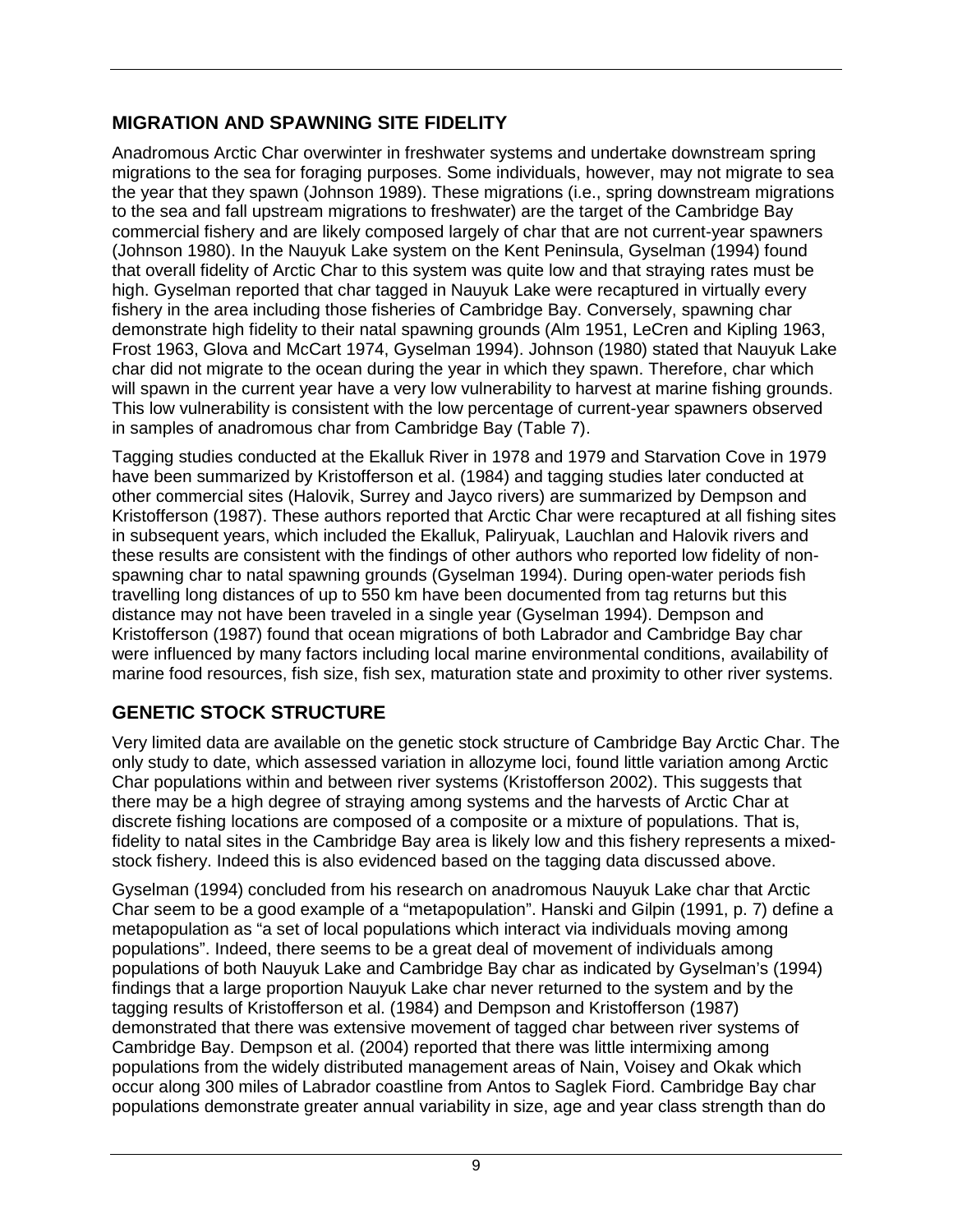Labrador char population described by Dempson et al. (2004). Information presented in this report indicates that, although the Cambridge Bay char fishery is supported by a complicated mosaic of discrete char stocks, their annual variation in population parameters is very uniform among five of the six widely separated fishing and sampling sites. This suggests that Cambridge Bay char, like Nauyuk Lake char, are also a good example of a "metapopulation" and that the observed uniformity is due to mixing of individual char among populations.

# <span id="page-14-0"></span>**THE PRECAUTIONARY APPROACH**

Precautionary approach (PA) models have been designed to assess and prevent overfishing and/or to preserve the spawning stock biomass. PA model objectives may be implemented through measures such as the use of size selective gear, seasonal closures and area closures to protect immature fish and or the spawning stock biomass. Uncertainty about maturation, ages and sizes of Cambridge Bay char pose challenges to developing a PA model for this fishery because sampling for maturity status was temporally unbalanced. Furthermore, PA models require assessment data which allows for the prediction of stock size, spawner-recruit relationships or surplus biomass. These types of data (see *Abundance*) are not currently available for the Cambridge Bay fishery. Current levels of harvest are considered sustainable however, in the absence of information on stock size, it is extremely difficult to predict the sustainability of quotas. Surplus biomass show some promise for development of a PA and DFO is presently investigating the feasibility of this approach.

## **SUMMARY AND CONCLUSIONS**

<span id="page-14-1"></span>Over a 49 year period between 1960 and 2008, total commercial landings from six primary stock complexes in the Cambridge Bay area have averaged 40,900 kg round weight per year with total landings for this period equal to 2,004,062 kg round weight. Subsistence harvest is largely unknown but is estimated to be approximately half the size of the commercial harvest. The primary stock complexes are now harvested at the Ekalluk, Halovik, Lauchlan, Jayco and Paliryuak rivers. The impact of the Cambridge Bay fishery on its primary stock complexes, were examined in this report. An absence of decreasing trends in mean size and age and temporal stability in strong modal age classes was evident as was an apparent increase in maturity rate throughout the history of the fishery. It is thus concluded that these geographic stocks are being harvested at or below their optimal sustainable rate of harvest. This stability and resiliency to harvest has also been noted by Dempson et al. (2008) for north Labrador Arctic Char. One exception is noted for the Ellice River fishery for which sampled char have demonstrated a consistent decline in age, increase in mean weight and condition and faster growth during the first five to 10 years of life when compared to char from other stock complexes. This fishery is considered to have a moderate risk of over-exploitation, however this location has not been fished since 1999. Development of a PA model for the management of the Cambridge Bay char fishery will be challenging because the correlation of size, age and maturity is unclear and there is a lack of information on abundance and stock recruitment relationships. Until catch per unit CPUE data are collected routinely for this fishery, it will not be possible to estimate char abundance using advanced fisheries science models.

Future work should focus on additional weir enumerations to assess whether run sizes are temporally stable and thus whether exploitation rates have remained relatively constant over the past 15 years. It is recommended that research move forward attempting to resolve fine-scale population structure in this region and the contribution of putative populations to the mixed-stock fishery. Until that time, it is difficult to determine how many population are being harvested and to what degree. The sustainability of increased quotas could be tested by small and conservative incremental increases followed by the assessment of monitoring data and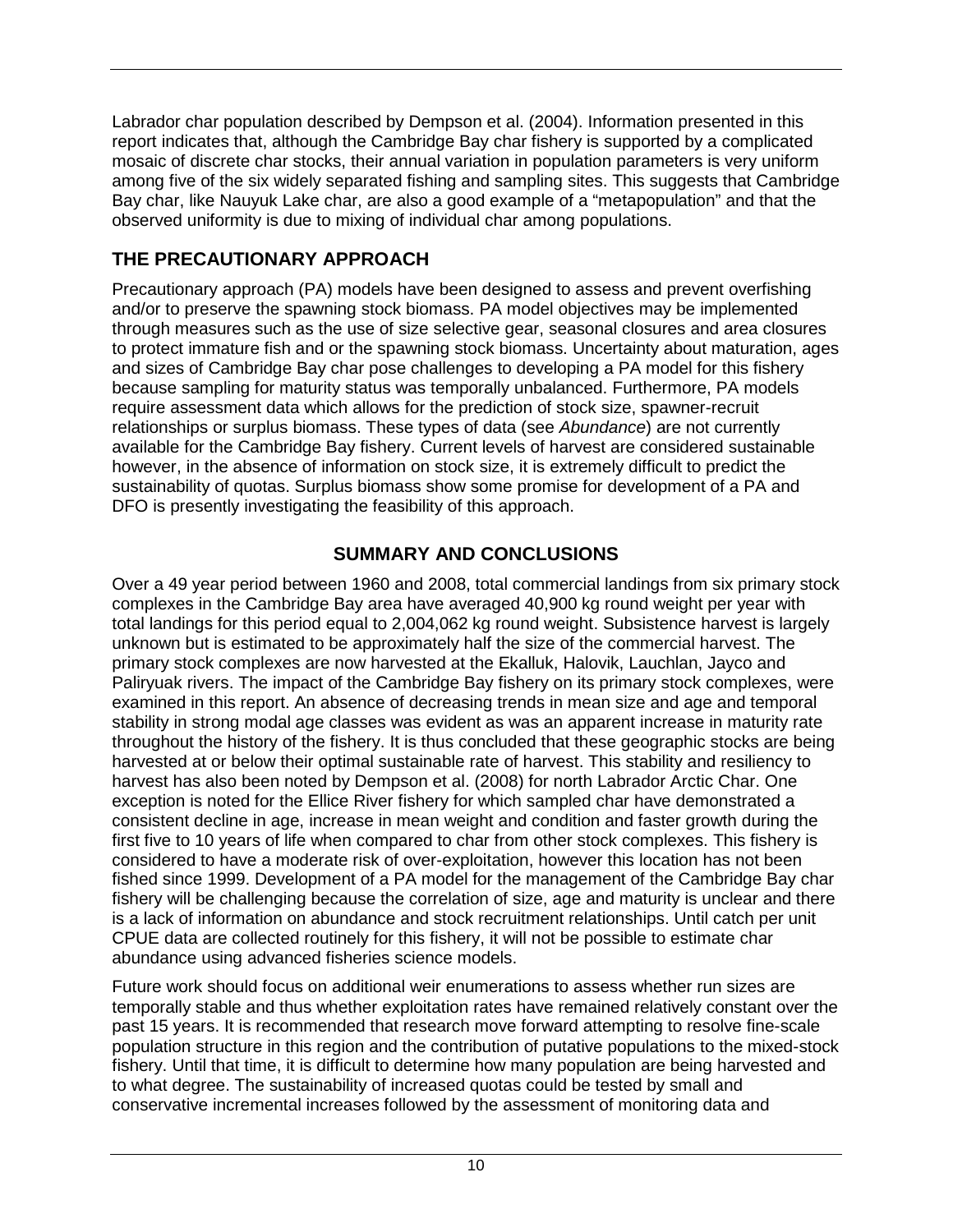feedback from resource users. This approach, termed 'adaptive co-management' should be considered as an alternative approach to management of this fishery as suggested by Kristofferson and Berkes (2005).

It is recommended that 1) consecutive weir enumerations be conducted to provide estimates of stock abundance and to assess its annual variability, 2) annual and site specific assessment of the subsistence harvest be conducted, 3) the underlying causes of recruitment variation be determined through further field studies and or modelling, 4) the plant sampling program be expanded to procure larger sample sizes, 5) research be done on the influence of climate on the production of pre-smolt char in lakes, 6) recent advances in genetic models, which describe discrete stock contribution to mixed stock fisheries, be incorporated into the assessment of this fishery, 7) the feasibility of using surplus biomass models for the estimation limit reference points of a PA model be investigated, and 7) the assessment of annual and site-specific fishing effort (CPUE) be attempted.

#### **ACKNOWLEDGEMENTS**

<span id="page-15-0"></span>Many thanks to Gary Carder, Dale McGowan and Al Kristofferson for the research they conducted and publications they produced on the Cambridge Bay char fishery. Their historical knowledge, diligence and expertise have provided the majority of the background information for this report. We are indebted to Kitikmeot Foods of Cambridge Bay for their assistance with the plant sampling program and the Ekaluktutiak Hunters and Trappers Organization for their traditional knowledge and support of this program in Cambridge Bay. We are also grateful for the funding support from Nunavut Implementation Funds which has permitted Cambridge Bay char research. Thanks are extended to Brian Dempson for his continued support of char research in the Central and Arctic Region, his many publications on Arctic Char and for his significant input into Cambridge Bay and Pangnirtung char fishery RAP meetings. Drs. Marie-Julie Roux and Xinhua Zhu reviewed the manuscript. A.C. Day would also like to thank Dr. Darren Gillis of the Biological Sciences Department, University of Manitoba, for providing statistical and scientific advice and for his assistance with determining the applicability of various fisheries science models to the analysis of this fishery.

## **REFERENCES**

- <span id="page-15-1"></span>Abrahamson, G. 1964. The Copper Eskimos, an area economic survey. Department of Indian and Northern Affairs. 194 p.
- Alm, G. 1951. The tagging of char (*Salmo alpinus*, Linne) in Lake Vattern. Inst. Freshw. Res. Drottningholm Rep. 32: 15-31.
- Barlishen, W.J., and Webber, T.N. 1973. A history of the development of commercial fishing in the Cambridge Bay area of the Northwest Territories. Report for the Federal-Territorial Task Force report on Fisheries Development in the Northwest Territories. 37 p. [available from the DFO library]
- Day, A.C. and de March, B. 2004. Status of Cambridge Bay Anadromous Arctic Char Stocks. DFO Can. Sci. Advis. Sec. Res. Doc. 2004/052.
- Dempson, J.B., and Kristofferson, A.H. 1987. Spatial and temporal aspects of the ocean migration of anadromous Arctic Char. Am. Fish. Soc. Symp. 1: 340-357.
- Dempson, J.B., Shears, M., Furey, G., and Bloom, M. 2004. Review and status of north Labrador Arctic charr, *Salvelinus alpinus*. DFO Can. Sci. Advis. Sec. Res. Doc. 2004/070.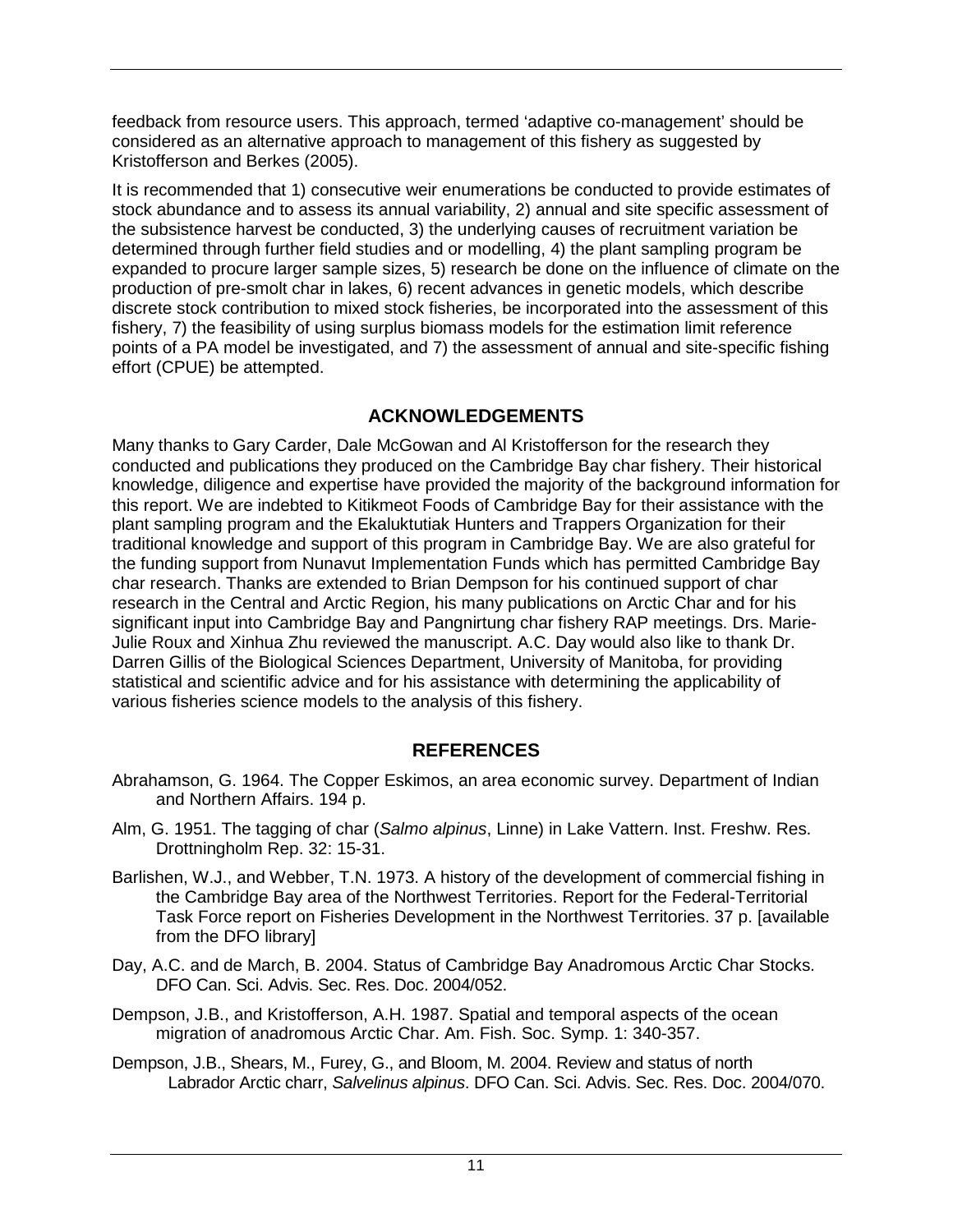- Dempson, J.B., Shears, M., Furey, G., and Bloom, M. 2008. Resilience and stability of north Labrador Arctic charr, *Salvelinus alpinus*, subject to exploitation and environmental variability. Env. Biol. Fish. 83(1): 57-67.
- Frost. W.E. 1963. The homing of char, *Salvelinus willughpii* (Gunter), in Windermere. Anim. Behave. 11:74-82.
- Glova, G. and McCart, P. 1974. Life history of Arctic Char, *Salvelinus alpinus*, in the Firth River, Yukon Territory. *In* Life histories of anadromous and freshwater fish in the western Arctic. Edited by P.J. McCart. Canadian Arctic Gas Study Ltd., Arctic Gas Biological Report Series 20(3). vii + 50 p.
- Gyselman, E.C. 1994. Fidelity of anadromous Arctic Char (*Salvelinus alpinus*) to Nauyuk Lake, N.W.T., Canada. Can. J. Fish. Aquat. Sci. 51: 1927-1934.
- Hanski, I, and Gilpin, M.E. 1991. Metapopulation dynamics: brief history and conceptual domain. Biol. J. Linn. Soc. 42 : 3-16.
- Johnson, L. 1980. The Arctic Char, *Salvelinus alpinus*. *In* Chars: Salmonid fishes of the genus *Salvelinus*. Edited by E.K. Balon. Dr. W. Junk, Publ. The Hague, Netherlands. p. 15-98.
- Johnson, L. 1989. The anadromous arctic charr, *Salvelinus alpinus*, of Nauyuk Lake, N.W.T., Canada. Physiol. Ecol. Japan, Spec. Vol 1: 201-207.
- Kristofferson, A.H. 2002. Identification of Arctic Char stocks in the Cambridge Bay Area, Nunavut Territory, and evidence of stock mixing during overwintering. Thesis (Ph.D.) University of Manitoba, Winnipeg, MB. 255 p.
- Kristofferson, A.H., and Berkes, F. 2005. Adaptive co-management of Arctic Char in Nunavut Territory. *in* Breaking ice: Renewable Resource and Ocean Management in the Canadian North. Edited by F. Berkes, R. Huebert, H. Fast, M. Manseau, and A. Diduck. University of Calgary Press, Calgary, Alberta, Canada. p. 249-268.
- Kristofferson, A.H., and Carder, G.W. 1980. [Data from the commercial fishery for Arctic Char,](http://www.dfo-mpo.gc.ca/Library/112.pdf)  *Salvelinus alpinus* [\(Linnaeus\), in the Cambridge Bay area, Northwest Territories,](http://www.dfo-mpo.gc.ca/Library/112.pdf) 1971-78. Can. Data Rep. Fish. Aquat. Sci. 184: v + 25 p.
- Kristofferson, A.H., McGowan, D.K., and Carder, G.W. 1984. Management of the commercial fishery for anadromous Arctic charr in the Cambridge Bay area, Northwest Territories, Canada. *In* Biology of the Arctic charr, Proceedings of the International Symposium on Arctic Charr, Winnipeg, Manitoba, May 1981. Edited by L. Johnson and B.L. Burns. Univ. Manitoba Press, Winnipeg.
- Kristofferson, A.H., McGowan, D.K., and Ward, W.J. 1986. [Fish weirs for the commercial](http://www.dfo-mpo.gc.ca/Library/98264.pdf)  [harvest of searun Arctic Char in the Northwest Territories.](http://www.dfo-mpo.gc.ca/Library/98264.pdf) Can. Ind. Rep. Fish. Aquat. Sci. 174:  $iv + 31 p$ .
- LeCren, E.D. and Kipling, C. 1963. Some marking experiments on spawning populations of char, *S. willughpii*, in Windermere, England. Int. Comm. Northwest Atl. Fish. Spec. Publ. 4: 130-139.
- McGowan, D.K. 1990. [Enumeration and biological data from the upstream migration of Arctic](http://www.dfo-mpo.gc.ca/Library/116586.pdf)  Char, *Salvelinus alpinus* (L.), in [the Cambridge Bay area, Northwest Territories, 1979-](http://www.dfo-mpo.gc.ca/Library/116586.pdf) [1983.](http://www.dfo-mpo.gc.ca/Library/116586.pdf) Can. Data Rep. Fish. Aquat. Sci. 811: iv + 27 p.
- McGowan, D.K., and Low, G. 1992. [Enumeration and biological data on Arctic Char from](http://www.dfo-mpo.gc.ca/Library/135736.pdf)  [Freshwater Creek, Cambridge Bay area, Northwest Territories, 1982, 1988 and 1991.](http://www.dfo-mpo.gc.ca/Library/135736.pdf)  Can. Data Rep. Fish. Aquat. Sci. 878: iv + 23 p.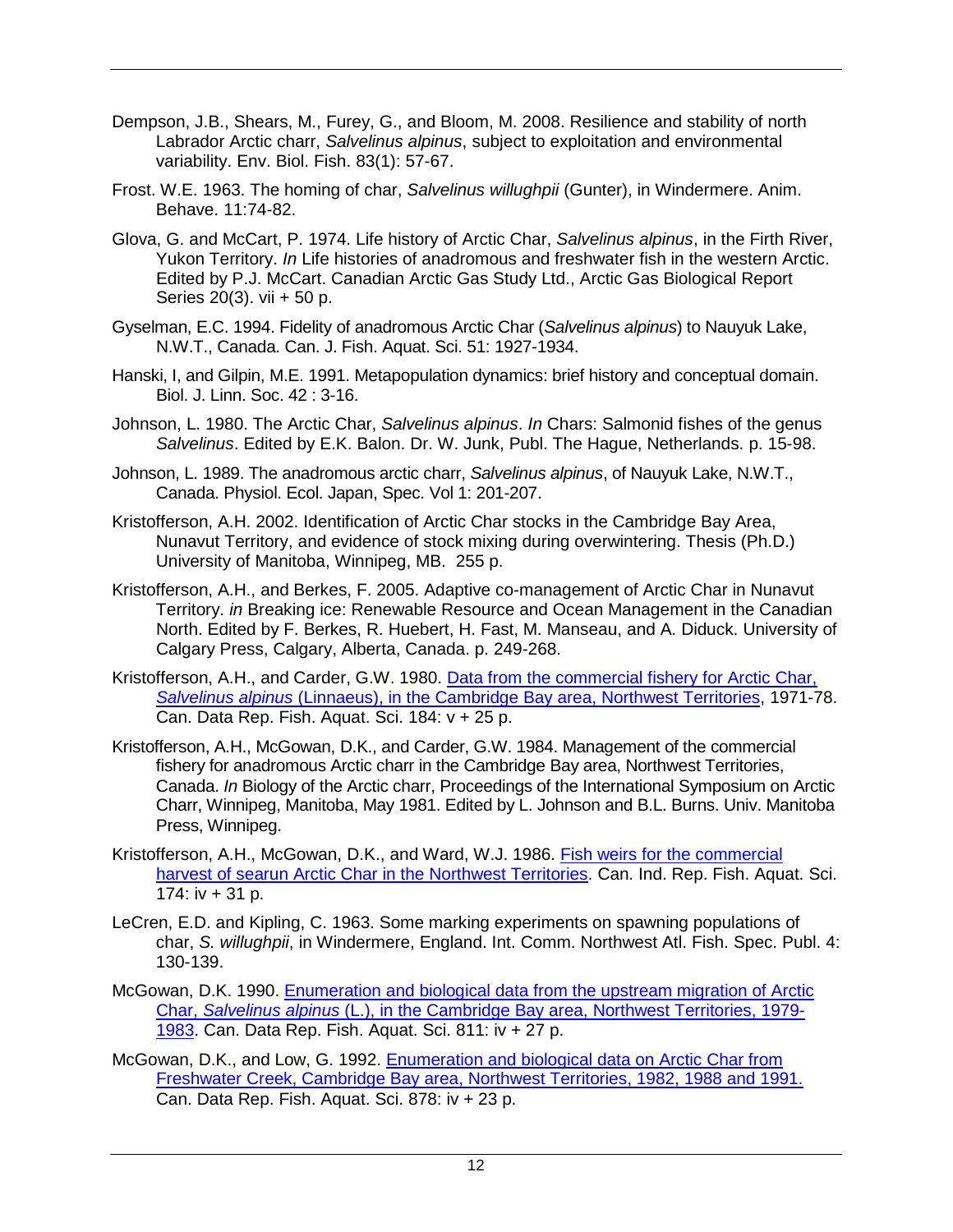- Nordeng, H. 1961. On the biology of char (*Salmo alpinus* L.) in Salangen, North Norway. I., Age and spawning frequency determined from scales and otoliths. Nytt Mag. for Zool. 10: 68- 123.
- Roux M.J., Tallman, R.F., and Lewis, C.W. 2011 Small-scale Arctic charr *Salvelinus alpinus*  fisheries in Canada's Nunavut: management challenges and options. J .Fish Biol. 79(6): 1625-1647.
- Priest, H., and Usher, P.J. 2004. Nunavut wildlife harvest study. Report prepared for the Nunavut Wildlife Management Board, Iqaluit, Nunavut, Canada.
- SAS Institute Inc. 1989. SAS/STAT User's Guide, Version 6, Fourth Edition,Volume2, Cary NC. SAS Institute Inc., 846 p.
- SAS Institute Inc. 1990. SAS/GRAPH Software: Reference, Version 6, First Edition,Volume2, Cary NC. SAS Institute Inc., 664 p.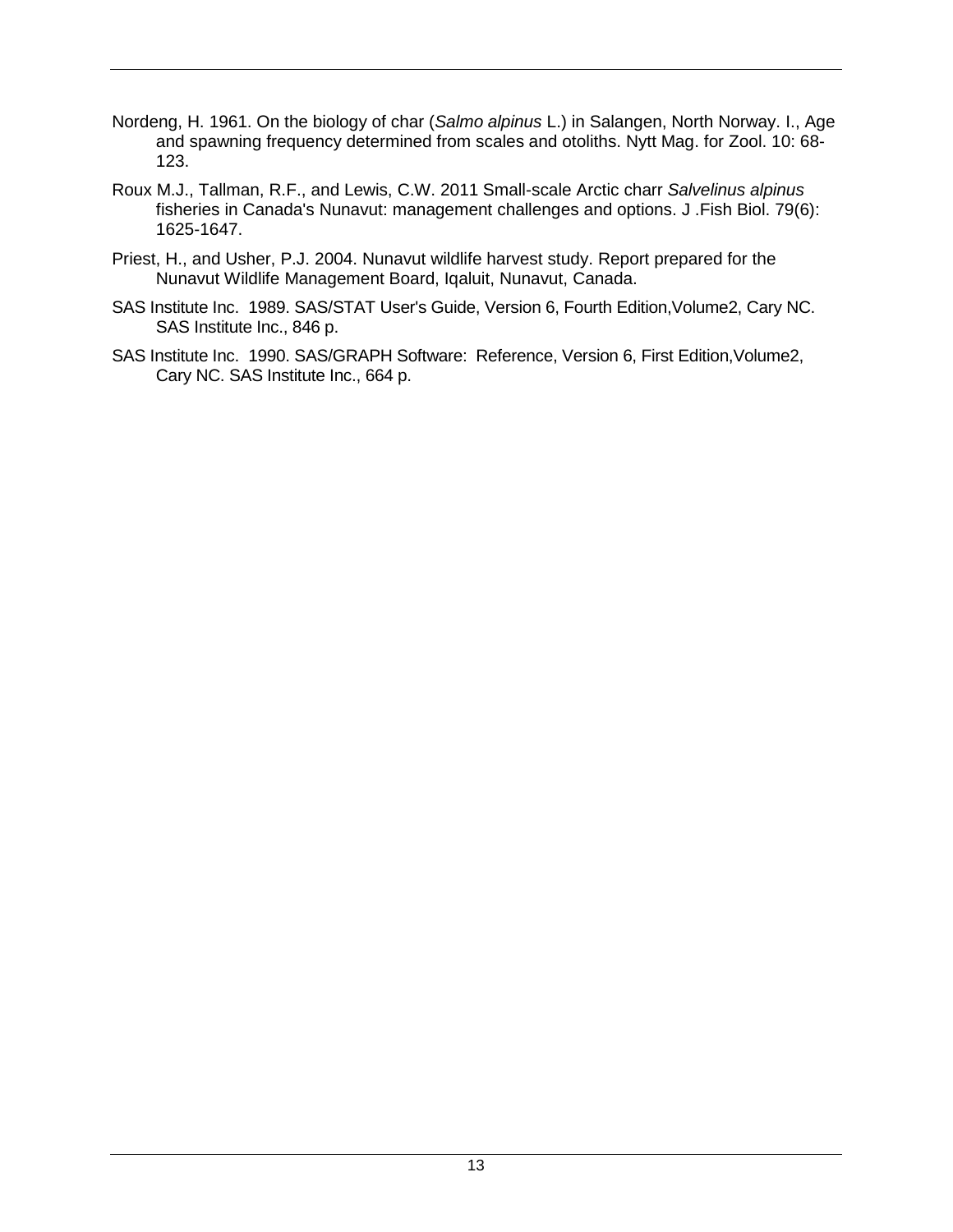# **TABLES**

*Table 1. Quota and harvest (kg round weight) history of the Cambridge Bay commercial Arctic Char (Salvelinus alpinus) fishery. NQ = No Quota, NF = Not Fished.*

<span id="page-18-0"></span>

|      |                    | <b>Ekalluk</b>         |                    | Paliryuak              |                      | <b>Halovik</b>         |                    | Lauchlan               |               | <b>Ellice</b>   |               | Perry                  |               | Jayco           |                               |
|------|--------------------|------------------------|--------------------|------------------------|----------------------|------------------------|--------------------|------------------------|---------------|-----------------|---------------|------------------------|---------------|-----------------|-------------------------------|
| Year | Quota<br>(kg)      | <b>Harvest</b><br>(kg) | Quota<br>(kg)      | <b>Harvest</b><br>(kg) | Quota<br>(kg)        | <b>Harvest</b><br>(kg) | Quota<br>(kg)      | <b>Harvest</b><br>(kg) | Quota<br>(kg) | Harvest<br>(kg) | Quota<br>(kg) | <b>Harvest</b><br>(kg) | Quota<br>(kg) | Harvest<br>(kg) | <b>Source</b> <sup>a</sup>    |
| 1960 | <b>NQ</b>          | 15876 <sup>b</sup>     | <b>NQ</b>          | <b>NF</b>              | <b>NQ</b>            | <b>NF</b>              | <b>NQ</b>          | <b>NF</b>              | <b>NQ</b>     | <b>NF</b>       | <b>NQ</b>     | <b>NF</b>              | <b>NQ</b>     | $\sf{NF}$       | Kristofferson and Carder 1979 |
| 1961 | <b>NQ</b>          | <b>NF</b>              | <b>NQ</b>          | NF                     | <b>NQ</b>            | <b>NF</b>              | NQ.                | <b>NF</b>              | <b>NQ</b>     | <b>NF</b>       | <b>NQ</b>     | <b>NF</b>              | <b>NQ</b>     | <b>NF</b>       | Kristofferson and Carder 1980 |
| 1962 | 18160              | 5765                   | <b>NQ</b>          | <b>NF</b>              | <b>NQ</b>            | <b>NF</b>              | <b>NQ</b>          | $2268^{\circ}$         | NQ.           | <b>NF</b>       | <b>NQ</b>     | <b>NF</b>              | <b>NQ</b>     | <b>NF</b>       | Kristofferson and Carder 1980 |
| 1963 | 18160              | 13874                  | <b>NQ</b>          | <b>NF</b>              | <b>NQ</b>            | <b>NF</b>              | <b>NQ</b>          | <b>NF</b>              | NQ.           | <b>NF</b>       | <b>NQ</b>     | <b>NF</b>              | <b>NQ</b>     | <b>NF</b>       | Kristofferson and Carder 1980 |
| 1964 | 18160              | 15504                  | <b>NQ</b>          | <b>NF</b>              | <b>NQ</b>            | <b>NF</b>              | <b>NQ</b>          | <b>NF</b>              | NQ.           | <b>NF</b>       | <b>NQ</b>     | <b>NF</b>              | <b>NQ</b>     | <b>NF</b>       | Kristofferson and Carder 1980 |
| 1965 | 18160              | 20865                  | NQ.                | <b>NF</b>              | NQ.                  | NF                     | NQ.                | <b>NF</b>              | NQ.           | ΝF              | <b>NQ</b>     | <b>NF</b>              | <b>NQ</b>     | <b>NF</b>       | Kristofferson and Carder 1980 |
| 1966 | 18160              | 16783                  | NQ.                | NF                     | NQ.                  | ΝF                     | NQ.                | NF                     | NQ.           | NF              | <b>NQ</b>     | <b>NF</b>              | <b>NQ</b>     | <b>NF</b>       | Kristofferson and Carder 1980 |
| 1967 | 45000 <sup>d</sup> | 27669                  | 45000 <sup>d</sup> | <b>NF</b>              | $45000^\circ$        | <b>NF</b>              | $45000^\circ$      | <b>NF</b>              | NQ.           | <b>NF</b>       | NQ.           | <b>NF</b>              | <b>NQ</b>     | <b>NF</b>       | Kristofferson and Carder 1980 |
| 1968 | 45000 <sup>d</sup> | 34296                  | 45000 <sup>d</sup> | 6464                   | 45000 <sup>d</sup>   | 2614                   | 45000 <sup>d</sup> | <b>NF</b>              | NQ.           | <b>NF</b>       | <b>NQ</b>     | <b>NF</b>              | <b>NQ</b>     | <b>NF</b>       | Kristofferson and Carder 1980 |
| 1969 | 45000 <sup>d</sup> | 22680                  | 45000 <sup>d</sup> | <b>NF</b>              | 45000°               | 25855                  | 45000 <sup>d</sup> | <b>NF</b>              | <b>NQ</b>     | <b>NF</b>       | <b>NQ</b>     | <b>NF</b>              | <b>NQ</b>     | <b>NF</b>       | Kristofferson and Carder 1980 |
| 1970 | Closed             | <b>NF</b>              | 45000 <sup>d</sup> | 5878                   | 45000 <sup>d</sup>   | 26203                  | 45000 <sup>d</sup> | 2420                   | <b>NQ</b>     | <b>NF</b>       | <b>NQ</b>     | <b>NF</b>              | <b>NQ</b>     | <b>NF</b>       | Kristofferson and Carder 1980 |
| 1971 | Closed             | <b>NF</b>              | 45000 <sup>d</sup> | <b>NF</b>              | $45000$ <sup>d</sup> | 10433                  | 45000 <sup>d</sup> | 19051                  | 22700         | 12814           | <b>NQ</b>     | <b>NF</b>              | <b>NQ</b>     | <b>NF</b>       | Kristofferson and Carder 1980 |
| 1972 | Closed             | <b>NF</b>              | <b>NQ</b>          | NF                     | 9100                 | 6477                   | 18160              | 20994                  | 11350         | 12524           | <b>NQ</b>     | <b>NF</b>              | <b>NQ</b>     | <b>NF</b>       | Kristofferson and Carder 1980 |
| 1973 | 18160              | 9618                   | <b>NQ</b>          | <b>NF</b>              | 9100                 | 1918                   | 18160              | 9657                   | 11350         | 7239            | <b>NQ</b>     | <b>NF</b>              | <b>NQ</b>     | <b>NF</b>       | Kristofferson and Carder 1980 |
| 1974 | 11340              | 12540                  | <b>NQ</b>          | <b>NF</b>              | Closed               | <b>NF</b>              | 11350              | 8125                   | 11350         | 6956            | <b>NQ</b>     | <b>NF</b>              | <b>NQ</b>     | <b>NF</b>       | Kristofferson and Carder 1980 |
| 1975 | 11340              | 12261                  | <b>NQ</b>          | <b>NF</b>              | Closed               | <b>NF</b>              | Closed             | <b>NF</b>              | 11350         | 10357           | <b>NQ</b>     | <b>NF</b>              | 6800          | 8231            | Kristofferson and Carder 1980 |
| 1976 | 11340              | 13628                  | NQ.                | <b>NF</b>              | 9100                 | 2780                   | Closed             | <b>NF</b>              | 13600         | 12679           | <b>NQ</b>     | <b>NF</b>              | 6800          | 9437            | Kristofferson and Carder 1980 |
| 1977 | 11340              | 15897                  | 4500               | 3254                   | 4500                 | 4624                   | 6800               | 1519                   | 13600         | 20796           | 11350         | 13649                  | 6800          | 7563            | Kristofferson and Carder 1980 |
| 1978 | 11340              | 14584                  | 6800               | 8416                   | 4500                 | 5734                   | 6800               | 8416                   | 13600         | 9118            | 11350         | 8135                   | 6800          | 13442           | Kristofferson and Carder 1980 |
| 1979 | 14500              | 15806                  | 9100               | 11816                  | 6800                 | 7316                   | 9100               | 10845                  | 9100          | 7177            | 11350         | 1736                   | 13600         | 12260           | Carder 1981                   |
| 1980 | 14500              | 10519                  | 9100               | 7497                   | 6800                 | 7481                   | 9100               | 9151                   | 9100          | 6630            | 11350         | 3377                   | 13600         | 14501           | Carder 1981                   |
| 1981 | 14500              | 14283                  | 9100               | 8638                   | 6800                 | 7009                   | 9100               | 8724                   | 9100          | 5744            | 6800          | 2836                   | 13600         | 13320           | Carder 1983                   |
| 1982 | 14500              | 14234                  | 9100               | 9045                   | 6800                 | 6848                   | 9100               | 8918                   | 9100          | 8864            | 6800          | <b>NF</b>              | 13600         | 5711            | Carder 1983                   |
| 1983 | 14500              | 14840                  | 9100               | 8831                   | 6800                 | 6825                   | 9100               | 9106                   | 9100          | 9046            | 6800          | <b>NF</b>              | 13600         | 12966           | Carder and Low 1985           |
| 1984 | 14500              | 14500                  | 9100               | 8814                   | 6800                 | 7306                   | 9100               | 9876                   | 9100          | 8953            | 6800          | <b>NF</b>              | 13600         | 13515           | Carder and Low 1985           |
| 1985 | 14500              | 14524                  | 9100               | 9286                   | 6800                 | 6448                   | 9100               | 9056                   | 4500          | 5598            | 4500          | <b>NF</b>              | 13600         | 11584           | Carder 1988                   |
| 1986 | 14500              | 14349                  | 9100               | 9123                   | 6800                 | 6830                   | 9100               | 8243                   | 4500          | 4180            | 4500          | <b>NF</b>              | 13600         | 12076           | Carder 1988                   |
| 1987 | 14500              | 14661                  | 9100               | 8668                   | 6800                 | 6875                   | 9100               | 9553                   | 4500          | 4525            | 4500          | <b>NF</b>              | 13600         | 13686           | Carder and Stewart 1989       |
| 1988 | 14500              | 14834                  | 9100               | 8570                   | 6800                 | 6808                   | 9100               | 9425                   | 6000          | 6544            | 4500          | <b>NF</b>              | 13600         | 11820           | Carder and Stewart 1989       |
| 1989 | 14500              | 13565                  | 9100               | 9176                   | 6800                 | 6857                   | 9100               | 9184                   | 6000          | 5969            | 4500          | <b>NF</b>              | 13600         | 12866           | Carder 1991                   |
| 1990 | 14500              | 15294                  | 9100               | 9318                   | 6800                 | 6971                   | 9100               | 8938                   | 6000          | 6371            | 4500          | <b>NF</b>              | 13600         | 12865           | Carder 1991                   |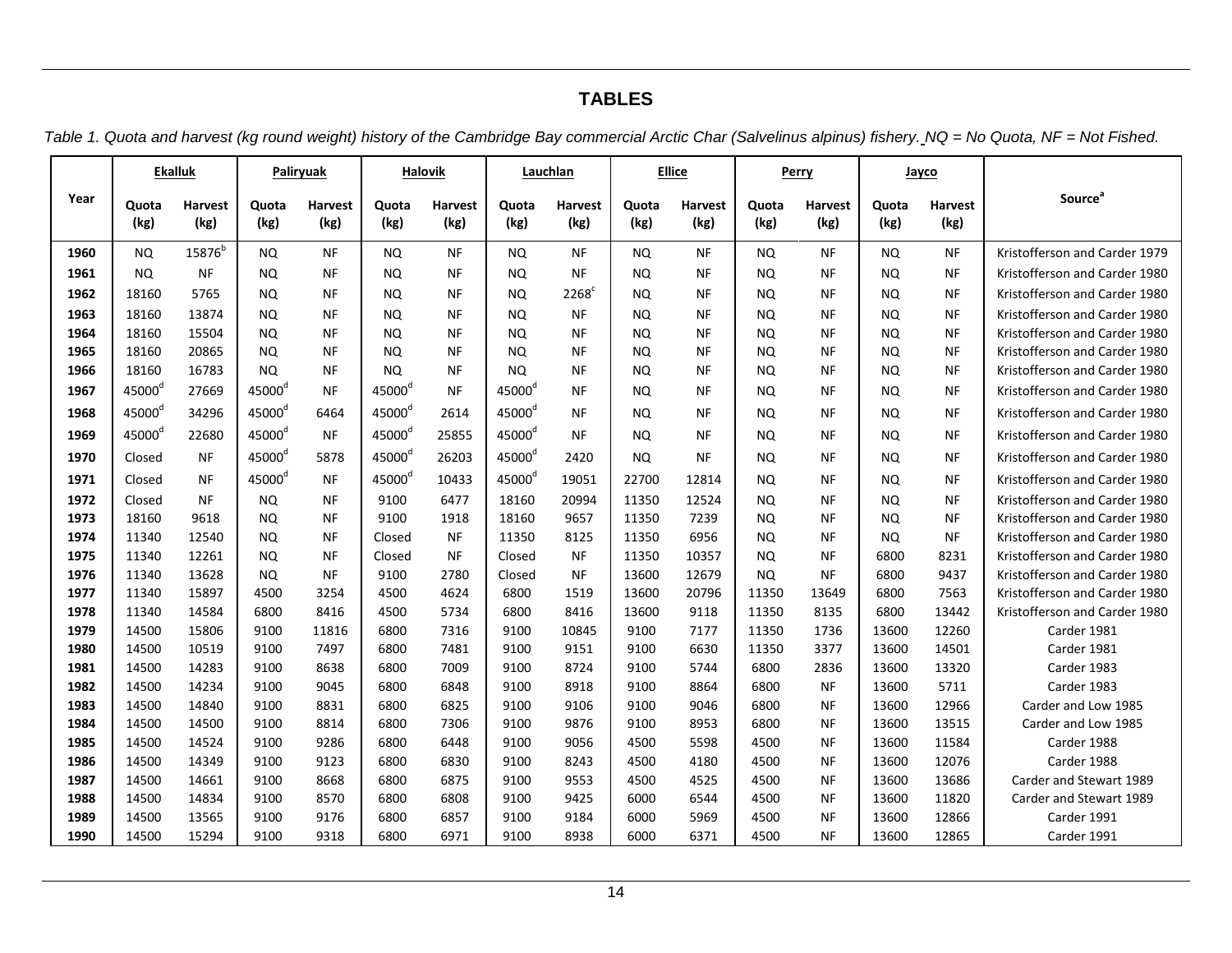| Table 1 cont. |  |  |
|---------------|--|--|
|---------------|--|--|

| Year | <b>Ekalluk</b> |                        | Paliryuak     |                        | <b>Halovik</b> |                 | Lauchlan      |                        | <b>Ellice</b> |                        |               | Perry                  | Jayco         |                        | <b>Source</b> <sup>a</sup> |
|------|----------------|------------------------|---------------|------------------------|----------------|-----------------|---------------|------------------------|---------------|------------------------|---------------|------------------------|---------------|------------------------|----------------------------|
|      | Quota<br>(kg)  | <b>Harvest</b><br>(kg) | Quota<br>(kg) | <b>Harvest</b><br>(kg) | Quota<br>(kg)  | Harvest<br>(kg) | Quota<br>(kg) | <b>Harvest</b><br>(kg) | Quota<br>(kg) | <b>Harvest</b><br>(kg) | Quota<br>(kg) | <b>Harvest</b><br>(kg) | Quota<br>(kg) | <b>Harvest</b><br>(kg) |                            |
| 1991 | Closed         | <b>NF</b>              | 9100          | 8953                   | 6800           | 6354            | 9100          | 8807                   | 8000          | 7971                   | 6500          | 601                    | 15600         | 2226                   | Carder 1993                |
| 1992 | 7500           | <b>NF</b>              | 9100          | 8884                   | 6800           | 6872            | 9100          | 9320                   | 8000          | <b>NF</b>              | 6500          | <b>NF</b>              | 15600         | <b>NF</b>              | Carder 1993                |
| 1993 | 7500           | 1480                   | 9100          | 6579                   | 6800           | 5939            | 9100          | 9306                   | 8000          | 8016                   | 6500          | <b>NF</b>              | 15600         | 15411                  | Carder 1995                |
| 1994 | 20000          | 1640                   | 9100          | NF                     | 5000           | 3859            | 9100          | <b>NF</b>              | 8000          | 7175                   | 6500          | <b>NF</b>              | 17000         | 16287                  | Carder 1995                |
| 1995 | 20000          | 5831                   | 9100          | <b>NF</b>              | 5000           | 5336            | 2400          | 1799                   | 8000          | 9420                   | 6500          | <b>NF</b>              | 17000         | 15695                  | <b>FMHIS</b>               |
| 1996 | 20000          | 10210                  | 9100          | <b>NF</b>              | 5000           | 4909            | 2400          | 2352                   | 8000          | 4502                   | 6500          | <b>NF</b>              | 17000         | 16914                  | <b>FMHIS</b>               |
| 1997 | 20000          | 14328                  | 9100          | <b>NF</b>              | 5000           | 4995            | 2400          | 900                    | 8000          | <b>NF</b>              | 6500          | <b>NF</b>              | 17000         | 10585                  | Day and de March 2004      |
| 1998 | 20000          | 19825                  | 9100          | <b>NF</b>              | 5000           | 5143            | 2400          | 1430                   | 8000          | <b>NF</b>              | 6500          | <b>NF</b>              | 17000         | 17070                  | Day and de March 2004      |
| 1999 | 20000          | 14581                  | 9100          | 5677                   | 5000           | 5120            | 2400          | 2740                   | 8000          | 4497                   | 6500          | <b>NF</b>              | 17000         | 17094                  | Day and de March 2004      |
| 2000 | 20000          | 16932                  | 9100          | 5808                   | 5000           | 5205            | 2400          | <b>NF</b>              | 8000          | <b>NF</b>              | 6500          | <b>NF</b>              | 17000         | 17312                  | Day and de March 2004      |
| 2001 | 20000          | 16244                  | 9100          | 5766                   | 5000           | 5426            | 2400          | 436                    | 8000          | <b>NF</b>              | 6500          | <b>NF</b>              | 17000         | 16349                  | <b>FMHIS</b>               |
| 2002 | 20000          | 17566                  | 9100          | 9044                   | 5000           | 4968            | 2400          | <b>NF</b>              | 8000          | <b>NF</b>              | 6500          | <b>NF</b>              | 17000         | 17434                  | <b>FMHIS</b>               |
| 2003 | 14500          | 16481                  | 9100          | 8005                   | 6800           | 5718            | 9100          | 1543                   | 8000          | <b>NF</b>              | 6500          | <b>NF</b>              | 13600         | 17215                  | <b>FMHIS</b>               |
| 2004 | 14500          | 14695                  | 9100          | 9006                   | 6800           | 6914            | 9100          | 3267                   | 8000          | <b>NF</b>              | 6500          | <b>NF</b>              | 13600         | 7573                   | <b>FMHIS</b>               |
| 2005 | 14500          | 13717                  | 9100          | 8827                   | 6800           | 6617            | 9100          | 2913                   | 8000          | <b>NF</b>              | 6500          | <b>NF</b>              | 13600         | 2613                   | <b>FMHIS</b>               |
| 2006 | 20000          | 14265                  | 9100          | 7476                   | 5000           | 7603            | 2400          | 8814                   | 8000          | <b>NF</b>              | 6500          | <b>NF</b>              | 17000         | 12781                  | <b>FMHIS</b>               |
| 2007 | 20000          | 10586                  | 9100          | 8736                   | 5000           | 6786            | 2400          | 8666                   | 8000          | <b>NF</b>              | 6500          | <b>NF</b>              | 17000         | 8633                   | <b>FMHIS</b>               |
| 2008 | 20000          | 10944                  | 9100          | 4855                   | 5000           | 7587            | 2400          | 2367                   | 8000          | NF.                    | 6500          | <b>NF</b>              | 17000         | 14327                  | <b>FMHIS</b>               |
| 2009 | 20000          | 12666                  | 9100          | 8657                   | 5000           | 4555            | 2400          | <b>NF</b>              | 8000          | <b>NF</b>              | 6500          | <b>NF</b>              | 17000         | 6514                   | <b>FMHIS</b>               |

a = harvest and quota from 1960-1994 were compiled from the various data reports. Harvest and quota from 1995 to 2009 (with the exception of 1997-2000) are from the Fisheries Management Harvest informaion System (FMHIS) using a 1.25 (pre-2005) or 1.2 (2005 and on) round to to dressed weight conversion.

b = no quota officially assigned, but two Inuit families supported by the Ekaluktutiak Coop harvested this amount (Barlishen and Webber 1973).

c = no quota officially assigned.

d = Wellington Bay area quota.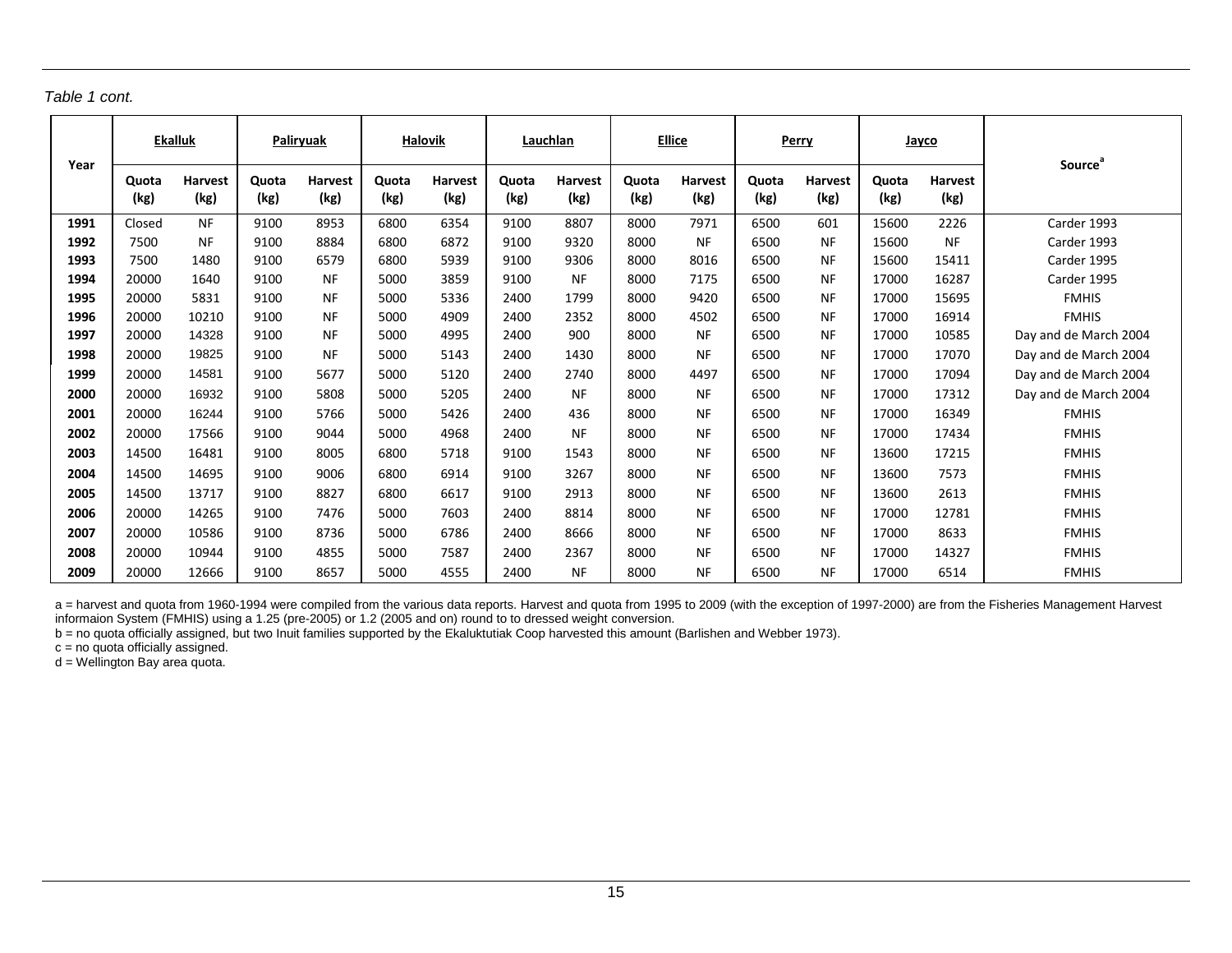|      |      | <b>Ekalluk River</b> |                |      | <b>Ellice River</b> |                |         | <b>Halovik River</b> |       |         | Jayco River    |                |                | <b>Lauchlan River</b> |         |                | <b>Paliryuak River</b> |         |
|------|------|----------------------|----------------|------|---------------------|----------------|---------|----------------------|-------|---------|----------------|----------------|----------------|-----------------------|---------|----------------|------------------------|---------|
| Year | July | Aug                  | Sept           | July | Aug                 | Sept           | July    | Aug                  | Sept  | July    | Aug            | Sept           | July           | Aug                   | Sept    | July           | Aug                    | Sept    |
| 1971 |      |                      |                |      | G 24                |                |         |                      |       |         |                |                |                |                       |         |                |                        |         |
| 1972 |      | G 30                 |                |      | G 24-27             |                |         | G 14-23              |       |         |                |                | G 15           | $G$ 2-11              |         |                |                        |         |
| 1973 |      |                      |                |      |                     |                |         |                      |       |         |                |                |                | G 27-28               | $G$ 2-3 |                |                        |         |
| 1974 |      | G 22-24              |                |      | G 24                |                |         |                      |       |         |                |                |                | G 22-25               |         |                |                        |         |
| 1975 |      |                      |                |      |                     |                |         |                      |       |         |                |                | G <sub>5</sub> |                       |         |                |                        |         |
| 1976 |      | G 28-30              |                |      | G 26-29             | G 1-2          |         | G 28                 |       |         | G 26-31        | G <sub>1</sub> |                |                       |         |                |                        |         |
| 1977 |      | G 22-24              |                |      | G 22-29             |                | G 6-13  |                      |       |         |                |                | G 7-9          |                       |         | G 6-15         |                        |         |
| 1978 |      | G 20-29              |                |      | G 24-31             | G 3-5          | G 22-28 |                      |       |         | G 4-7          | G 1-5          | G 28-30        |                       |         |                |                        |         |
| 1979 |      | G 26-27              |                |      | G 24-30             | G <sub>4</sub> | G 15-22 |                      |       | G 23-28 | G <sub>2</sub> |                | G 15-24        |                       |         | G 15-20        |                        |         |
| 1980 |      | G 25-29              |                |      | G 31                | $G$ 1-4        | G 10-18 |                      |       | G 10-20 |                | $G_1-8$        | G 10-20        |                       |         | G 10-23        | G 26-31                | $G_1-8$ |
| 1981 |      | G 25-29              |                |      | G 31                | $G_1-6$        | G 8-19  |                      |       | G 11-19 |                | G 5-9          | G 9-26         | G 25-27               |         | $G$ 8-18       |                        |         |
| 1982 |      | G 22-29              |                |      | G 17-30             |                | G 10-16 |                      |       |         |                | G 5-10         | G 10-17        | G 23-27               |         | G 10-14        |                        |         |
| 1983 |      | G 21-26              |                |      | G 20-26             |                | G 7-20  |                      |       | G 7-18  |                | W 2-4          |                | G 17-30               |         | G 7-20         | G 27                   |         |
| 1984 |      | G 21-25              |                |      | G 22-29             | G 1            | G 10-16 |                      |       | G 9-17  | G 30           | G 4-5          | G 10-14        | G 20                  |         | G 9-14         | G 23-30                |         |
| 1985 |      | G 24-31              |                |      | G 24-25             |                | G 9-13  |                      |       | G 8-17  |                |                | G 8-19         |                       |         | G 9-23         | G 31                   |         |
| 1986 |      | G 21-27              |                |      | G 27-31             |                | G 14-15 |                      |       |         | G 30-31        |                | G 14-19        |                       |         | G 14-15        |                        |         |
| 1987 |      | G 20-26              |                |      | G 26-29             | G <sub>3</sub> | G 14-25 |                      |       |         |                | $G$ 2-3        | G14-26         |                       |         | G 13-23        |                        |         |
| 1988 |      | G 22-29              |                |      | G 25-30             | G <sub>1</sub> | G13-21  |                      |       |         |                | G 10-17        | G 10-16        |                       |         | G 12-22        |                        |         |
| 1989 |      | G 20-25              |                |      | G 23-26             |                | G 10-16 |                      |       |         | G 30-31        | $G$ 2-4        | G 10-17        |                       |         | G 10-12        |                        |         |
| 1990 |      | G 16-22              |                |      | G 24-27             |                |         |                      |       |         | G 31           | $G$ 1-10       | G 18-19        |                       |         | G 18-21        |                        |         |
| 1991 |      | G 24-25              |                |      | G 23-30             | G <sub>1</sub> | G 14-17 |                      |       |         |                | G 8-9          | G 14-17        |                       |         | G 13-17        |                        |         |
| 1992 |      | G 27-28              |                |      |                     |                | G 17-20 |                      |       |         |                |                | G 15-18        |                       |         | G 17-19        |                        |         |
| 1993 |      | G 26-29              |                |      | G 20-29             |                | G 12-17 |                      |       |         | G 1, 31        | $G_1-8$        | G 11-13        |                       |         | G 11-17        |                        |         |
| 1994 |      | W 27                 | W 4            |      | G 21-27             |                |         | W 28-31              | W 1-5 |         |                | W 1-8          |                |                       |         |                |                        |         |
| 1995 |      | W 30-31              | W <sub>1</sub> |      | G 21-25             |                |         | G 26-28              |       |         |                | G 5-10         |                |                       |         |                |                        |         |
| 1996 |      | G 25-30              |                |      | G 18-24             |                |         | W 18-24              |       |         |                | W 2-7          |                |                       |         |                |                        |         |
| 1997 |      | G 15-22              | G 3-5          |      |                     |                |         | W?                   |       |         |                | W 3-8          |                | $G$ ?                 |         |                |                        |         |
| 1998 |      | G 21-28              |                |      |                     |                |         | W 24-27              |       |         |                | W 1-12         |                |                       |         |                |                        |         |
| 1999 |      | G 26-31              | $\mathbf{1}$   |      | G 25-27             |                |         | W 23-25              |       |         |                | W 3-8          |                |                       |         |                |                        |         |
| 2000 |      | G?                   |                |      |                     |                |         | W?                   |       |         |                | W?             |                |                       |         |                |                        |         |
| 2001 |      | G?                   |                |      |                     |                |         | $G$ ?                |       |         |                | W?             |                |                       |         |                |                        |         |
| 2002 |      | G 23                 |                |      |                     |                |         |                      |       |         |                | W <sub>5</sub> |                |                       |         |                |                        |         |
| 2003 |      | G ?                  |                |      |                     |                |         | W?                   |       |         |                |                |                |                       |         |                |                        |         |
| 2004 |      | G 26                 | $G_1-2$        |      |                     |                |         | W 25-31              |       |         |                | W 13-14        |                | G 21-26               |         | G 20-24        |                        |         |
| 2005 |      | G 25, 31             | G 1-7          |      |                     |                |         | W 24-25              |       |         |                | B 9-12         |                | G 18, 24              |         | G <sub>5</sub> |                        |         |
| 2006 |      |                      |                |      |                     |                |         | B 13-17              |       |         |                |                | G 17-26        |                       |         | G 11-15        |                        |         |
| 2007 |      | G 28-31              |                |      |                     |                |         | W 20-27              |       |         |                | W 7-12         | G 20-28        |                       |         | G 20-27        |                        |         |
| 2008 |      | G 26, 29             | G 1-7          |      |                     |                |         | W 12-25              |       |         |                | W 6-16         | G 19-23        |                       |         | G 16-23        |                        |         |
| 2009 |      | G 30                 | $G$ 2-8        |      |                     |                |         | W 30                 | W 1-2 |         |                | W 14-17        |                |                       |         | G 13-16        |                        |         |

*Table 2. Sampling dates and type of fishing gear used (G=Gillnets, W=Weirs or B=both) for Cambridge Bay commercially caught anadromous Arctic Char.*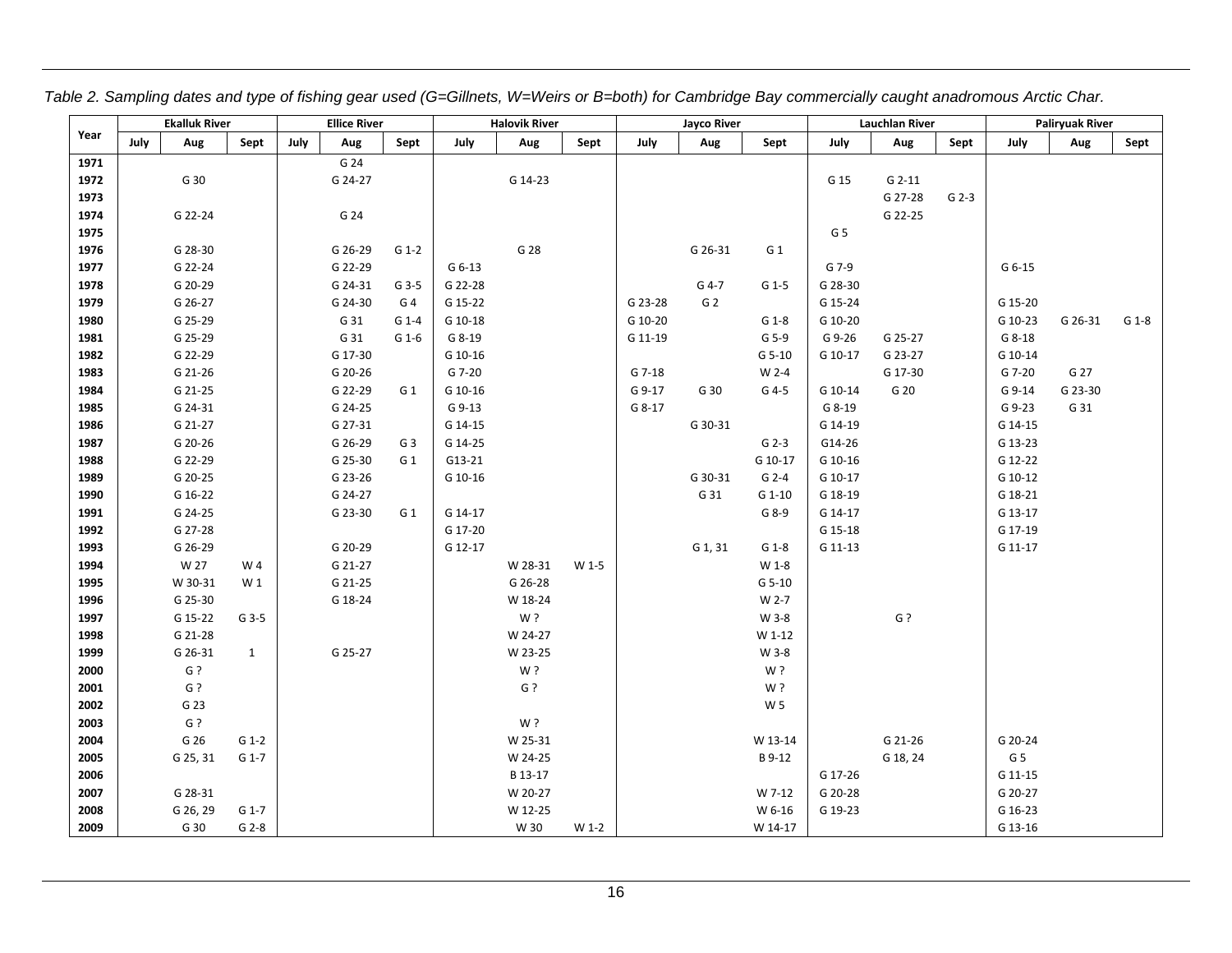*Table 3. Weir enumerations of fall upstream Arctic Char (Salvelinus alpinus) migrations in the Cambridge Bay area, Nunavut.*

| Year |                                      |                                    | Location                   |                                        |                                   |
|------|--------------------------------------|------------------------------------|----------------------------|----------------------------------------|-----------------------------------|
|      | Ekalluk <sup>a</sup><br><b>River</b> | Jayco <sup>a</sup><br><b>River</b> | Halovik <sup>a</sup> River | Lauchlan $\frac{a}{a}$<br><b>River</b> | <b>Freshwater</b><br><b>Creek</b> |
| 1979 | 183,203                              |                                    |                            | ٠                                      | ٠                                 |
| 1980 | ٠                                    | 33,388 <sup>c</sup>                |                            | ٠                                      | ٠                                 |
| 1981 |                                      | 138,795                            | 21,214                     |                                        |                                   |
| 1982 |                                      |                                    |                            |                                        | 9,961                             |
| 1983 |                                      | ٠                                  | ٠                          | 10,850                                 |                                   |
| 1988 | ٠                                    | ٠                                  | ٠                          | ٠                                      | 36,933                            |
| 1991 |                                      |                                    |                            |                                        | 39,559                            |

<sup>a</sup> from McGowan (1990)

<sup>b</sup> from McGowan and Low (1992)

 $\degree$  incomplete count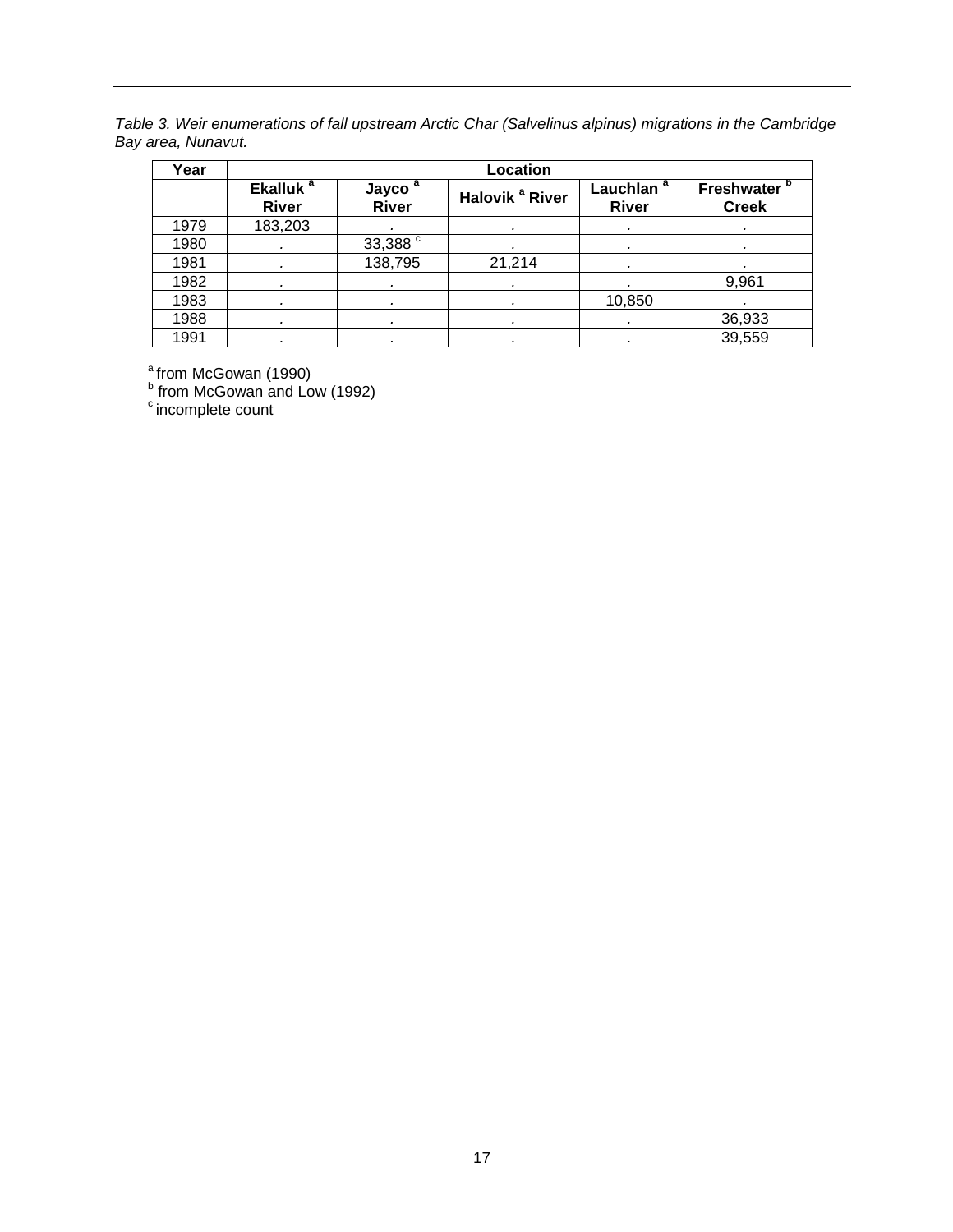*Table 4. Cambridge Bay Arctic Char (Salvelinus alpinus) fisheries risk levels. Strong modal age classes (greater than or equal to 20 % of the harvest) by fishing period and fishery with a level of risk of overexploitation if harvest rates continue at present levels are shown.*

| <b>Location</b> | <b>Period</b> | <b>Strong Modal</b><br><b>Age Classes</b> | <b>Risk Level</b><br>(over 10<br>years) |
|-----------------|---------------|-------------------------------------------|-----------------------------------------|
|                 | 1971-1980     | $12 - 16$                                 |                                         |
| <b>Ekalluk</b>  | 1981-1990     | $12 - 14$                                 | Low to                                  |
|                 | 1991-2000     | $11 - 14$                                 | Moderate                                |
|                 | 2001-2009     | $11 - 14$                                 |                                         |
|                 | 1971-1980     | $8 - 13$                                  |                                         |
| Ellice          | 1981-1990     | $7 - 12$                                  | Moderate                                |
|                 | 1991-2000     | $8 - 11$                                  |                                         |
|                 | 2001-2009     |                                           |                                         |
|                 | 1971-1980     | $11 - 15$                                 |                                         |
| <b>Halovik</b>  | 1981-1990     | $13 - 17$                                 |                                         |
|                 | 1991-2000     | $11 - 15$                                 | Low                                     |
|                 | 2001-2009     | $11 - 14$                                 |                                         |
|                 | 1971-1980     | $15 - 16$                                 |                                         |
|                 | 1981-1990     | $13 - 16$                                 |                                         |
| Jayco           | 1991-2000     | $10 - 15$                                 | Low                                     |
|                 | 2001-2009     | $11 - 14$                                 |                                         |
|                 | 1971-1980     | $8 - 14$                                  |                                         |
| Lauchlan        | 1981-1990     | $11 - 16$                                 |                                         |
|                 | 1991-2000     | $12 - 13$                                 | Low                                     |
|                 | 2001-2009     | $11 - 15$                                 |                                         |
|                 | 1971-1980     | Not fished                                |                                         |
|                 | 1981-1990     | $12 - 15$                                 |                                         |
| Paliryuak       | 1991-2000     | 13                                        | Low                                     |
|                 | 2001-2009     | $12 - 14$                                 |                                         |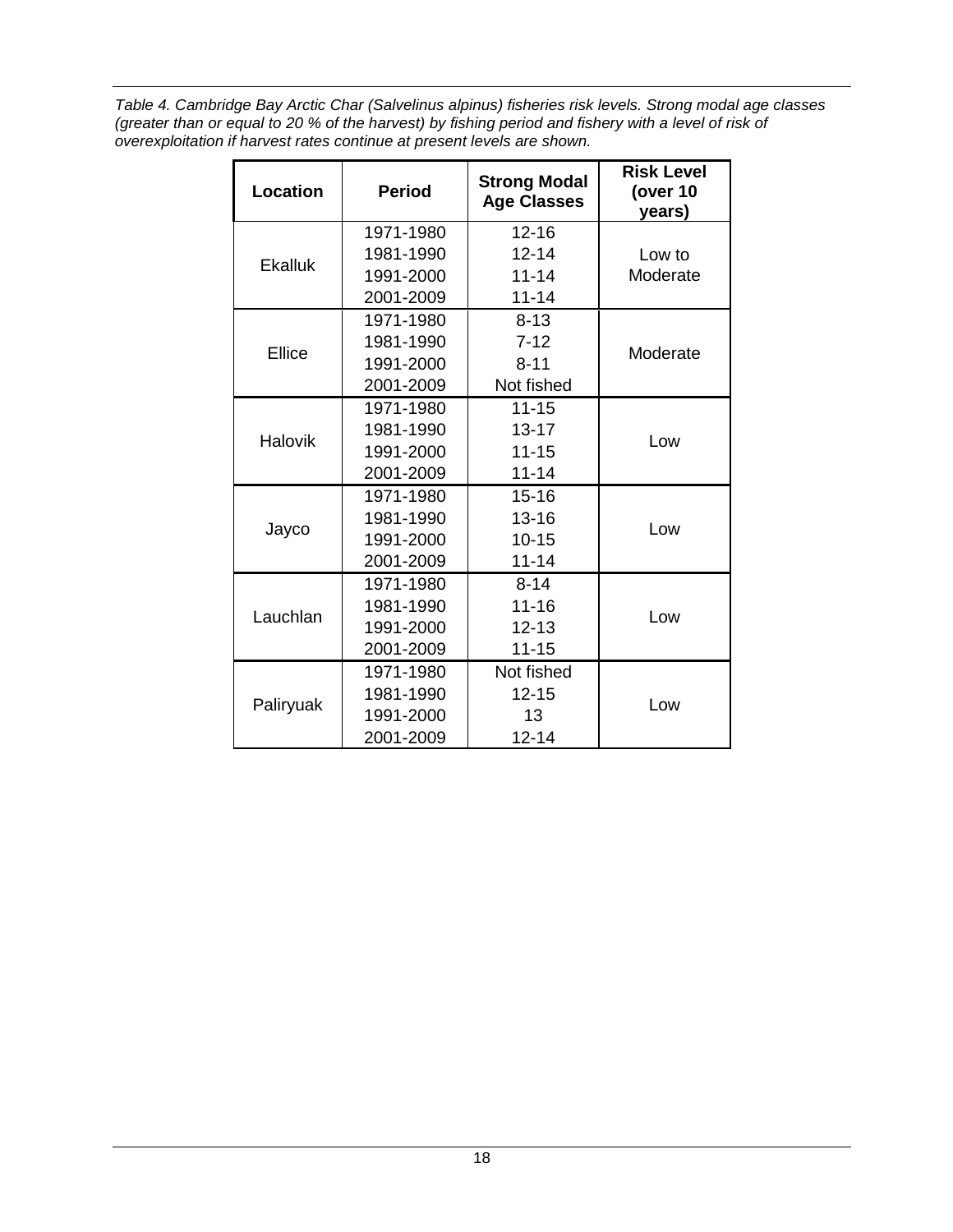*Table 5. Age and size statistics for maturity stages of Arctic Char from the Cambridge Bay area, Nunavut. Data are combined for all char sampled by commercial weir, experimental weir and 140 mm stretched mesh gillnets at the Paliryuak River (1979, 1980), Lauchlan River (1974, 1978, 1983), Jayco River (1975, 1978, 1980, 1981, 2005), Halovik River (1972, 1978, 1981, 2006), Ellice River (1978) and Ekalluk River (1978, 1979, 1993, 1994).* 

|            |                                                 |                                 | %                |       | Age (years)                     |           |       | Fork Length (mm)                                      |             | <b>Round Weight (grams)</b> |                                 |                 |  |
|------------|-------------------------------------------------|---------------------------------|------------------|-------|---------------------------------|-----------|-------|-------------------------------------------------------|-------------|-----------------------------|---------------------------------|-----------------|--|
| <b>Sex</b> | <b>Maturity</b><br><b>Stage</b>                 | <b>Number</b><br><b>Sampled</b> | by<br><b>Sex</b> | Mean  | ± 95%<br>Confidence<br>Interval | Range     | Mean  | ± 95%<br>Confidence<br>Interval                       | Range       | Mean                        | ± 95%<br>Confidence<br>Interval | Range           |  |
| F          | Immature                                        | 518                             | 64.2             | 10.7  | $10.3 - 11.0$                   | $2 - 31$  | 521.1 | $510 - 532$                                           | 215 - 794   | 1,815                       | $1,714 - 1,916$                 | $75 - 5,275$    |  |
| F          | Resting                                         | 260                             | 32.2             | 13.5  | $13.2 - 13.8$                   | $5 - 21$  | 656.6 | 648 - 665                                             | 380 - 793   | 3,453                       | $3,326 - 3,579$                 | $520 - 6,125$   |  |
| F          | CYS <sub>p</sub> *                              | 18                              | 2.2              | 15.1  | $13.9 - 16.2$                   | $12 - 19$ | 724.2 | 682 - 766                                             | 597 - 840   | 4,130                       | $3.482 - 4.777$                 | $2250 - 6,105$  |  |
| F          | Ripe                                            | 9                               | 1.1              | 13.3  | $12.2 - 14.4$                   | $11 - 15$ | 560.9 | $509 - 613$                                           | 485 - 700   | .808                        | $1,354 - 2,263$                 | $1,200 - 3,050$ |  |
| F          | Spent                                           | 2                               | 0.3              | $***$ | $***$                           | 11, 14    | $***$ | $***$                                                 | 571, 715    | $***$                       | $***$                           | 2,400, 4,450    |  |
|            | Total No. Females Sampled =                     |                                 | 807              |       |                                 |           |       |                                                       |             |                             |                                 |                 |  |
| м          | Immature                                        | 687                             | 70.5             | 11.7  | $11.5 - 12.0$                   | $3 - 21$  | 587.7 | 578 - 597                                             | $208 - 836$ | 2,472                       | $2,373 - 2,570$                 | $100 - 6,350$   |  |
| М          | Resting                                         | 246                             | 25.2             | 13.4  | $13.2 - 13.7$                   | $7 - 23$  | 689.8 | 681 - 699                                             | 470 - 900   | 4,000                       | $3,841 - 4,158$                 | $1250 - 7,645$  |  |
| M          | CYSp*                                           | 38                              | 3.9              | 14.4  | $13.5 - 15.3$                   | $10 - 25$ | 681.2 | $647 - 715$                                           | 491 - 889   | 3,312                       | $2,807 - 3,817$                 | $450 - 6,295$   |  |
| M          | Spent                                           | $\overline{2}$                  | 0.2              | $***$ | $***$                           | 10, 14    | $***$ | $***$                                                 | 586, 766    | $***$                       | $***$                           | 2,000, 5,000    |  |
|            | Total No. Males Sampled = 973                   |                                 |                  |       |                                 |           |       |                                                       |             |                             |                                 |                 |  |
|            | Overall Total No. Sampled for Both Sexes = 1780 |                                 |                  |       |                                 |           |       | Overall Total Percentages, Female = 45.3, Male = 54.7 |             |                             |                                 |                 |  |

CYSp\* = Current Year Spawner

\*\* sample size of only two, therefore not calculated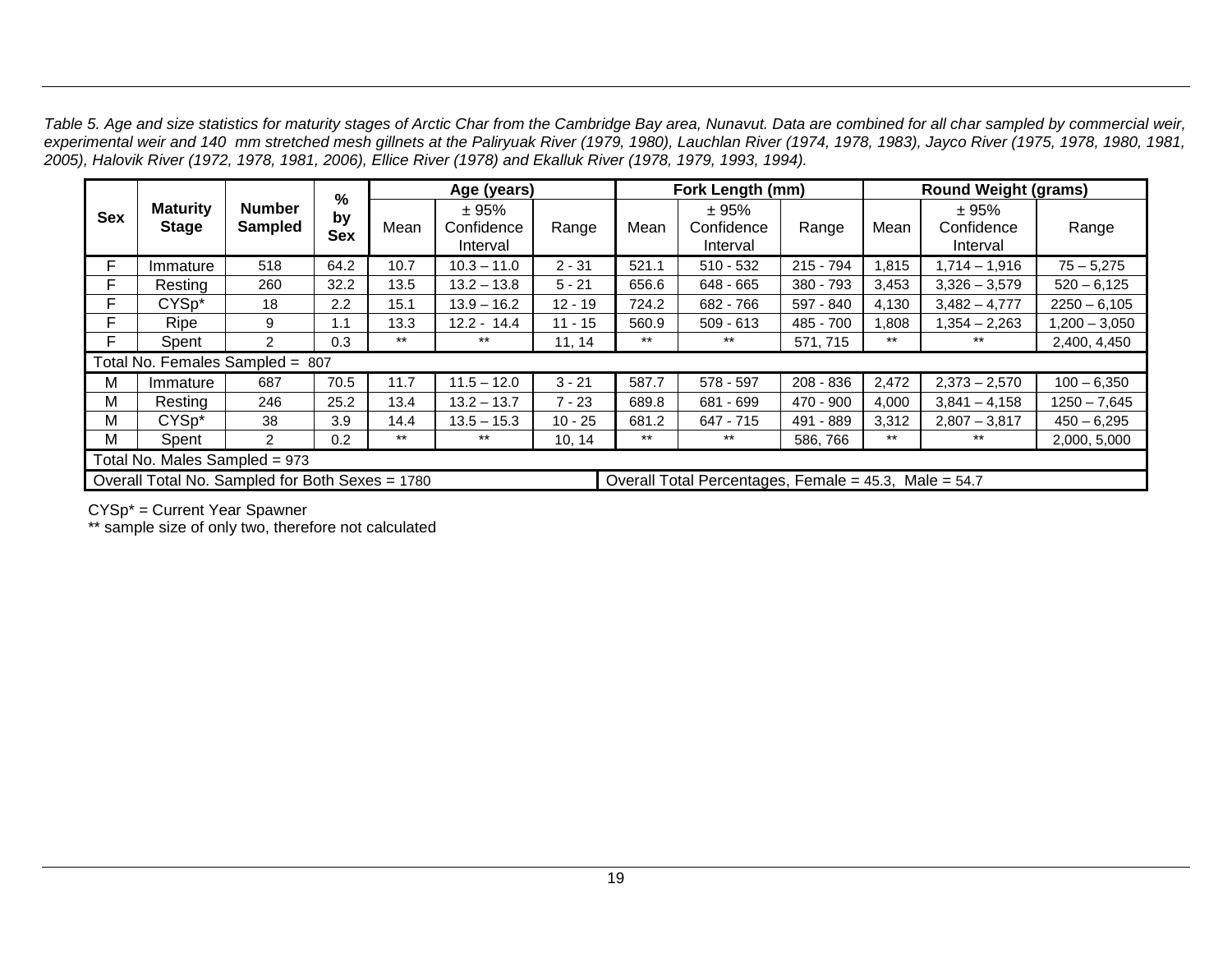| Location | Year | <b>Sample Size</b> | Sex         | <b>Maturity</b> | <b>Number Sampled</b>   | <b>Percent by Sex</b> | <b>Mean Round Weight</b> |
|----------|------|--------------------|-------------|-----------------|-------------------------|-----------------------|--------------------------|
|          |      |                    | F           | Imm             | 52                      | 98.1                  | 3152                     |
|          | 1978 |                    |             | Mat             | $\mathbf{1}$            | 1.9                   | 2800                     |
|          |      | 173                | M           | Imm             | 118                     | 98.3                  | 3416                     |
|          |      |                    |             | Mat             | $\overline{2}$          | $1.7$                 | 3600                     |
|          |      |                    | F           | Imm             | 32                      | 41.6                  | 1662                     |
|          | 1979 |                    |             | Mat             | 45                      | 58.4                  | 3276                     |
|          |      | 154                | M           | Imm             | 22                      | 28.6                  | 1214                     |
| Ekalluk  |      |                    |             | Mat             | 55                      | 71.4                  | 3850                     |
|          |      |                    | F           | Imm             | 35                      | 61.4                  | 2442                     |
|          | 1993 | 122                |             | Mat             | 22                      | 38.6                  | 3995                     |
|          |      |                    | M           | Imm             | 34                      | 52.3                  | 2497                     |
|          |      |                    |             | Mat             | 31                      | 47.7                  | 4207                     |
|          |      |                    | F           | Imm             | $\overline{\mathbf{4}}$ | 23.5                  | 2938                     |
|          |      |                    |             | Mat             | 13                      | 76.5                  | 3835                     |
|          | 1994 | 49                 | M           | Imm             | 11                      | 34.4                  | 2709                     |
|          |      |                    |             | Mat             | 21                      | 65.6                  | 4329                     |
|          | 1978 | 98                 | F           | Imm             | 49                      | 96.1                  | 2350                     |
| Ellice   |      |                    |             | Mat             | $\sqrt{2}$              | 3.9                   | 3325                     |
|          |      |                    | M           | Imm             | 47                      | 100                   | 2586                     |
|          |      |                    |             | Mat             | $\pmb{0}$               | $\mathsf 0$           | <b>NA</b>                |
|          |      | 43                 | F           | Imm             | 13                      | 68.4                  | 636                      |
|          | 1972 |                    |             | Mat             | 6                       | 31.6                  | 1856                     |
|          |      |                    | M           | Imm             | 16                      | 66.7                  | 738                      |
|          |      |                    |             | Mat             | $\bf 8$                 | 33.3                  | 2531                     |
|          |      |                    | F           | Imm             | 38                      | 62.3                  | 2766                     |
|          | 1978 | 121                |             | Mat             | 23                      | 37.7                  | 3324                     |
|          |      |                    | М           | Imm             | $37\,$                  | 61.7                  | 3415                     |
| Halovik  |      |                    |             | Mat             | 23                      | 38.3                  | 3854                     |
|          |      |                    | $\mathsf F$ | Imm             | 20                      | 100                   | 760                      |
|          | 1981 | 36                 |             | Mat             | $\mathsf{O}\xspace$     | $\mathbf 0$           | <b>NA</b>                |
|          |      |                    | M           | Imm             | 15                      | 93.8                  | 780                      |
|          |      |                    |             | Mat             | $\mathbf{1}$            | 6.3                   | 3100                     |
|          |      |                    | F           | Imm             | $\pmb{0}$               | $\mathbf 0$           | <b>NA</b>                |
|          | 2006 | 76                 |             | Mat             | 55                      | 100                   | 4420                     |
|          |      |                    | М           | Imm             | $\sqrt{5}$              | 23.8                  | 3614                     |
|          |      |                    |             | Mat             | 16                      | 76.2                  | 5141                     |

*Table 6. Sampling regime, maturity status and mean round weight of Arctic Char sampled from the commercial harvest of the Cambridge Bay commercial char fishery, Nunavut.*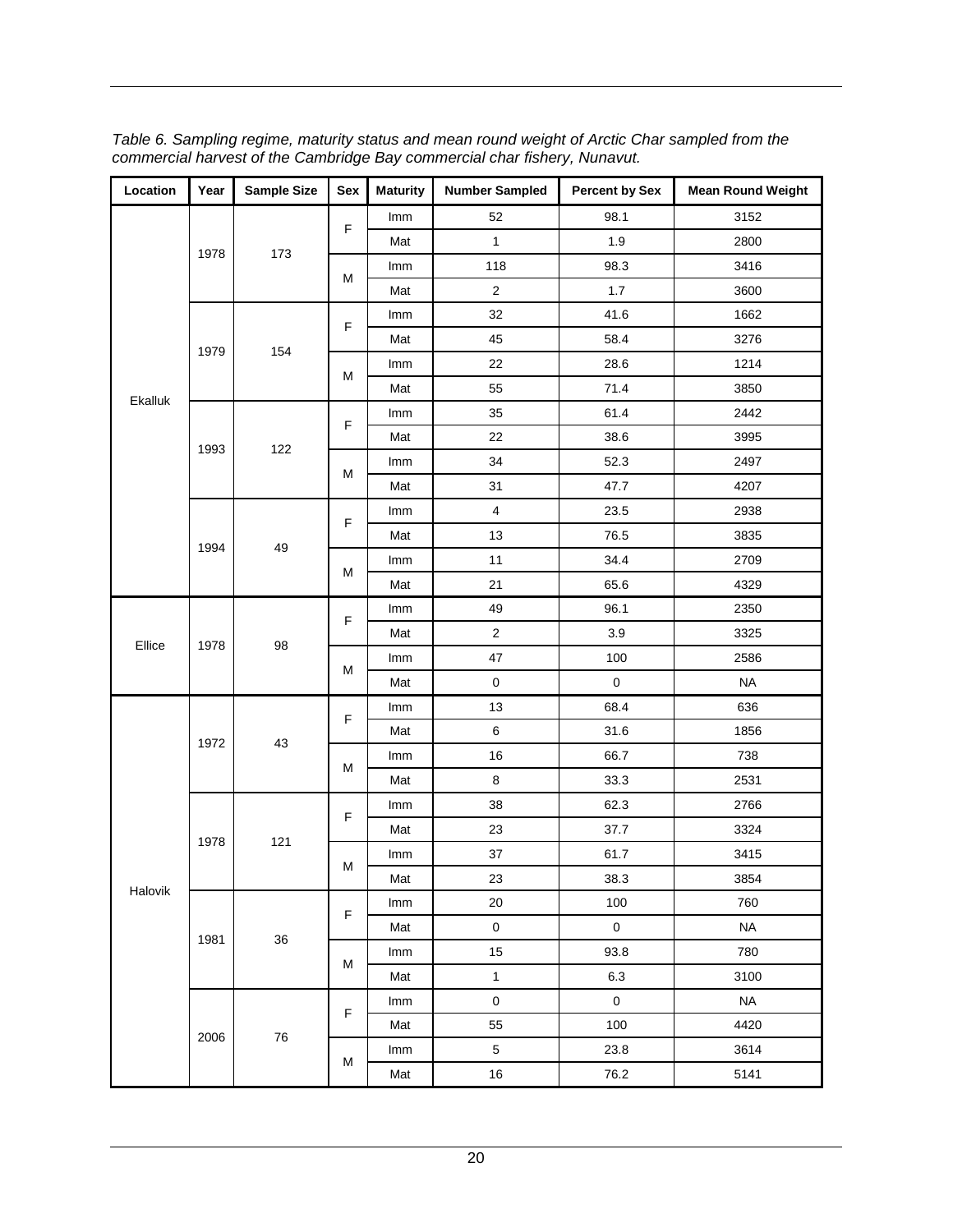| Location  | Year | <b>Sample</b><br><b>Size</b> | Sex    | <b>Maturity</b> | <b>Number Sampled</b> | Percent by<br>Sex | <b>Mean Round Weight</b> |
|-----------|------|------------------------------|--------|-----------------|-----------------------|-------------------|--------------------------|
|           |      |                              | F      | Imm             | 101                   | 100               | 1113                     |
|           |      |                              |        | Mat             | $\mathsf 0$           | $\mathsf 0$       | <b>NA</b>                |
|           | 1975 | 173                          |        | Imm             | 72                    | 100               | 1527                     |
|           |      |                              | M      | Mat             | $\pmb{0}$             | $\pmb{0}$         | <b>NA</b>                |
|           |      |                              |        | Imm             | $\overline{2}$        | 100               | 4350                     |
|           |      | 40                           | F      | Mat             | $\mathsf 0$           | $\mathsf 0$       | <b>NA</b>                |
|           | 1978 |                              | M      | Imm             | 37                    | 97.4              | 3509                     |
|           |      |                              |        | Mat             | $\mathbf{1}$          | 2.6               | 3400                     |
|           |      |                              |        | Imm             | 21                    | 77.8              | 1062                     |
|           |      |                              | F      | Mat             | $\,6$                 | 22.2              | 2475                     |
| Jayco     | 1980 | 73                           |        | Imm             | 40                    | 87                | 1542                     |
|           |      |                              | M      | Mat             | $\,6$                 | 13                | 2917                     |
|           |      |                              |        | Imm             | 59                    | 86.8              | 1112                     |
|           |      |                              | F      | Mat             | $\boldsymbol{9}$      | 13.2              | 1808                     |
|           | 1981 | 156                          |        | Imm             | 74                    | 84.1              | 1718                     |
|           |      |                              | M      | Mat             | 14                    | 15.9              | 2220                     |
|           | 2005 | 90                           |        | Imm             | $\mathbf 0$           | $\mathbf 0$       | <b>NA</b>                |
|           |      |                              | F      | Mat             | 48                    | 100               | 2903                     |
|           |      |                              | M      | Imm             | $\mathbf 0$           | $\mathbf 0$       | <b>NA</b>                |
|           |      |                              |        | Mat             | 42                    | 100               | 3693                     |
|           | 1974 | 50                           | F<br>М | Imm             | 12                    | 37.5              | 2297                     |
|           |      |                              |        | Mat             | 20                    | 62.5              | 2536                     |
|           |      |                              |        | Imm             | 16                    | 88.9              | 2836                     |
|           |      |                              |        | Mat             | $\overline{2}$        | 11.1              | 4850                     |
|           |      | 136                          | F      | Imm             | 29                    | 93.5              | 2897                     |
| Lauchlan  | 1978 |                              |        | Mat             | $\overline{2}$        | 6.5               | 3325                     |
|           |      |                              | M      | Imm             | 101                   | 96.2              | 3370                     |
|           |      |                              |        | Mat             | $\overline{4}$        | 3.8               | 3763                     |
|           |      |                              | F      | Imm             | 43                    | 72.9              | 1292                     |
|           | 1983 | 125                          |        | Mat             | 16                    | 27.1              | 4569                     |
|           |      |                              | M      | Imm             | 34                    | 51.5              | 1160                     |
|           |      |                              |        | Mat             | 32                    | 48.5              | 4923                     |
|           |      |                              | F      | Imm             | $\mathbf{1}$          | 33.3              | 1300                     |
|           | 1979 | 15                           |        | Mat             | $\overline{2}$        | 66.7              | 2650                     |
|           |      |                              | M      | Imm             | $\overline{2}$        | 16.7              | 1625                     |
| Paliryuak |      |                              |        | Mat             | $10$                  | 83.3              | 3290                     |
|           |      |                              | F      | Imm             | $\boldsymbol{7}$      | 26.9              | 693                      |
|           | 1980 | 50                           |        | Mat             | 19                    | 73.1              | 3349                     |
|           |      |                              | M      | Imm             | $\,6$                 | 25                | 1163                     |
|           |      |                              |        | Mat             | $18\,$                | 75                | 3328                     |

*Table 6. Continued. Sampling regime, maturity status and mean round weight of Arctic Char sampled from the commercial harvest of the Cambridge Bay commercial char fishery, Nunavut.*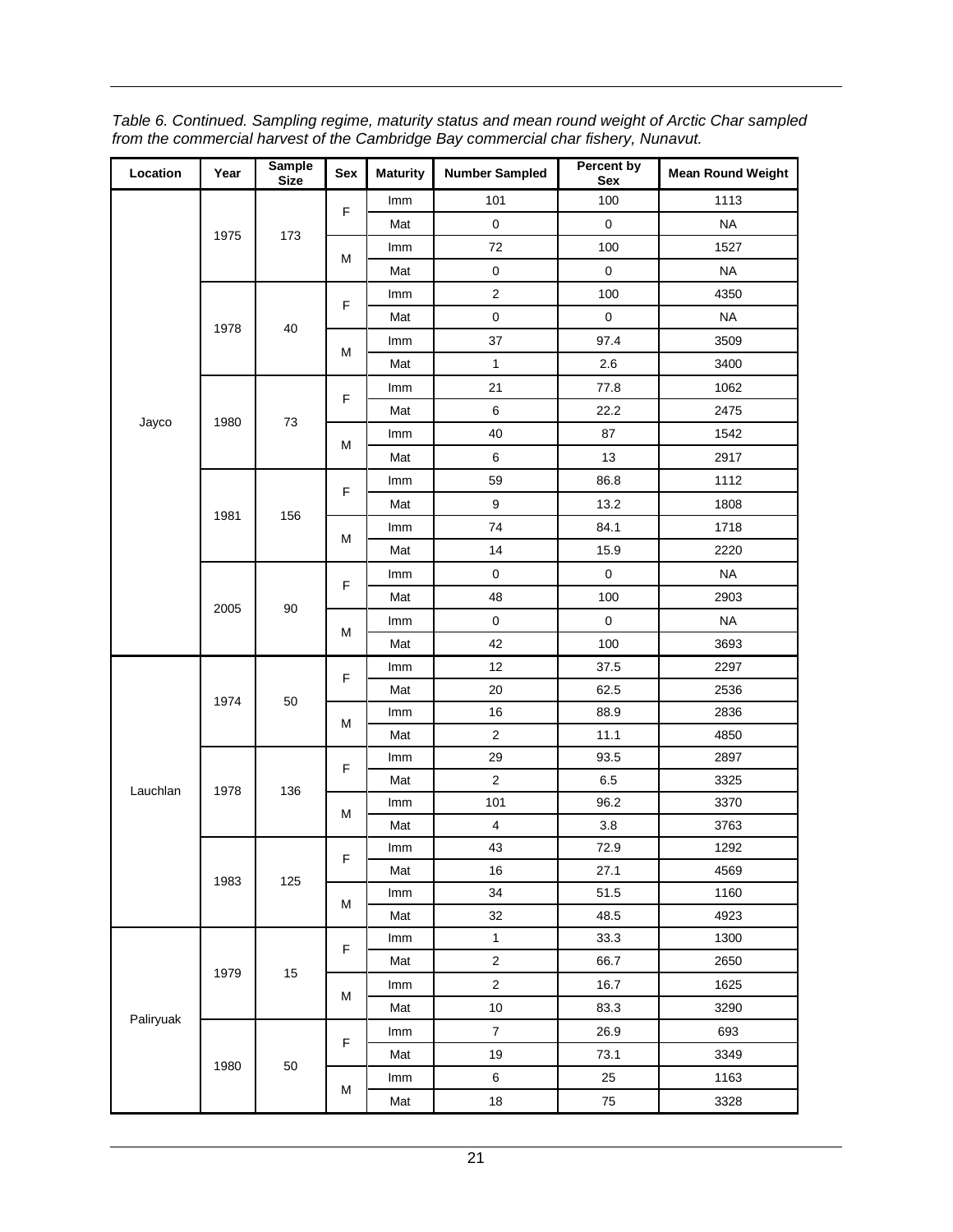<span id="page-26-0"></span>

*Figure 1. Cambridge Bay area Arctic Char fishing sites, Nunavut (after Kristofferson 2002, Kristofferson and Berkes 2005).*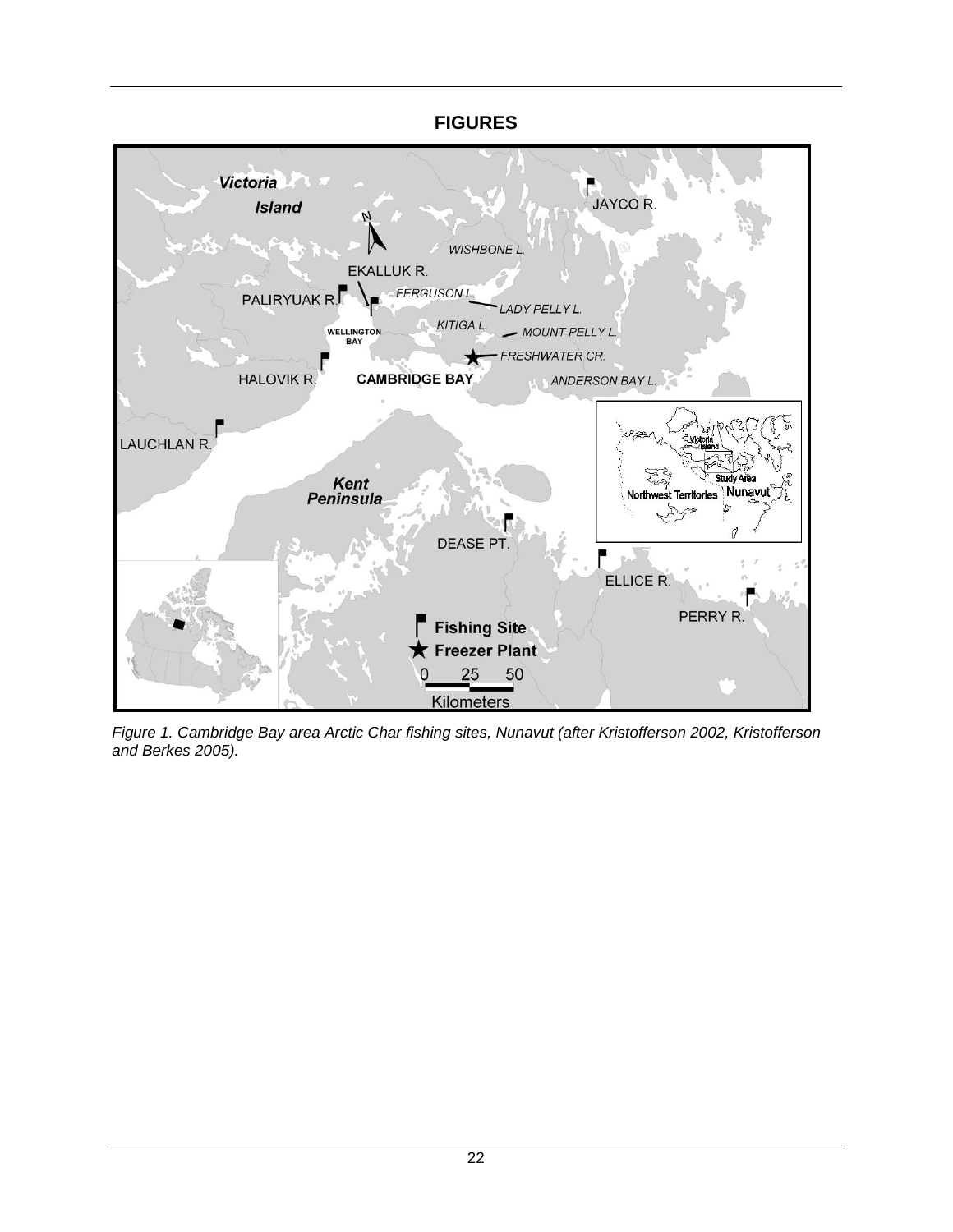

*Figure 2. Mean age (± 2 standard deviations) of anadromous Arctic Char sampled from the commercial fishery harvest, Cambridge Bay, Nunavut.*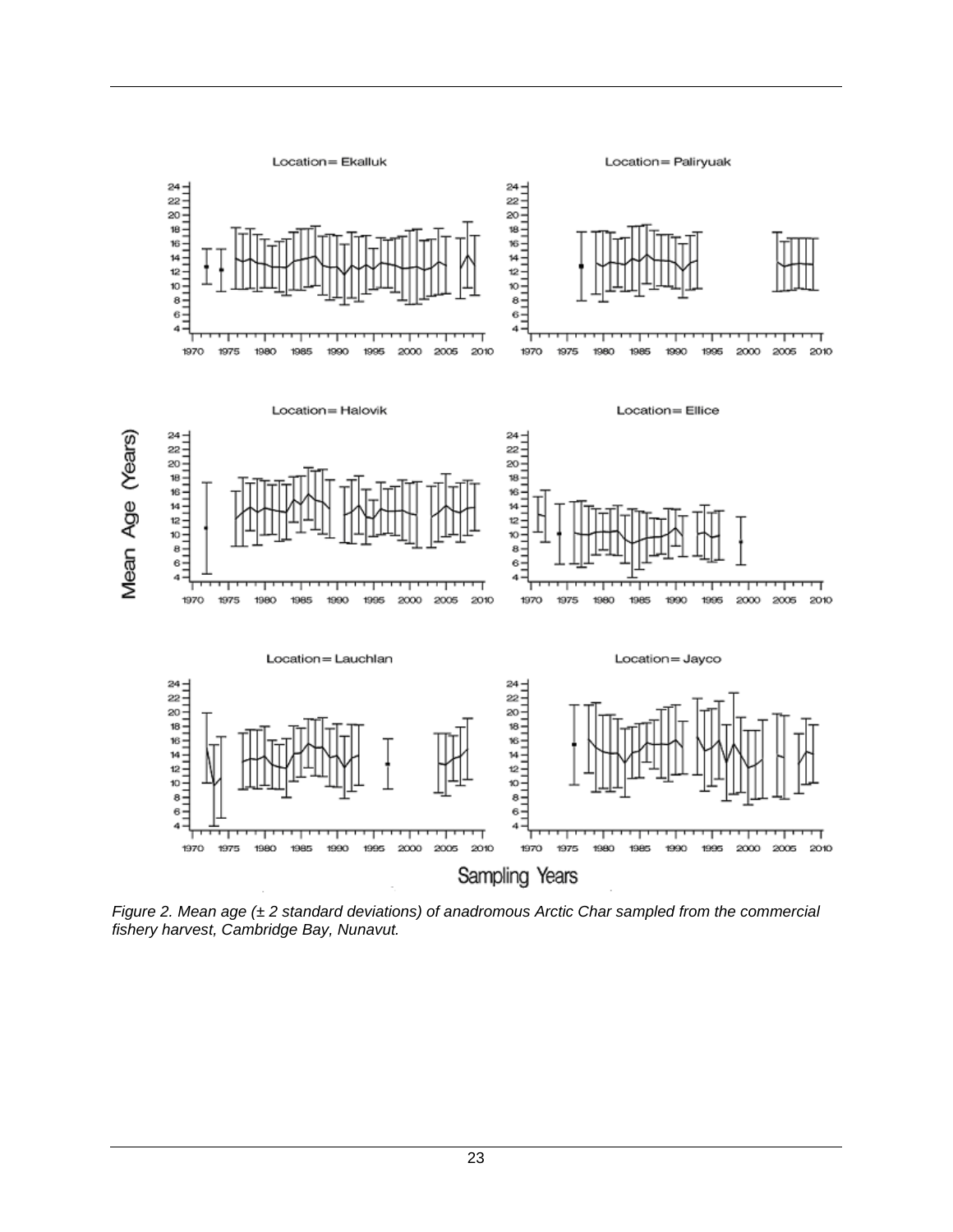

*Figure 3. Plots of mean fork length at age (± 2 standard deviations), 1971-2003 data pooled, for anadromous Arctic Char sampled from the commercial fishery, Cambridge Bay, Nunavut (after Day and de March 2004)*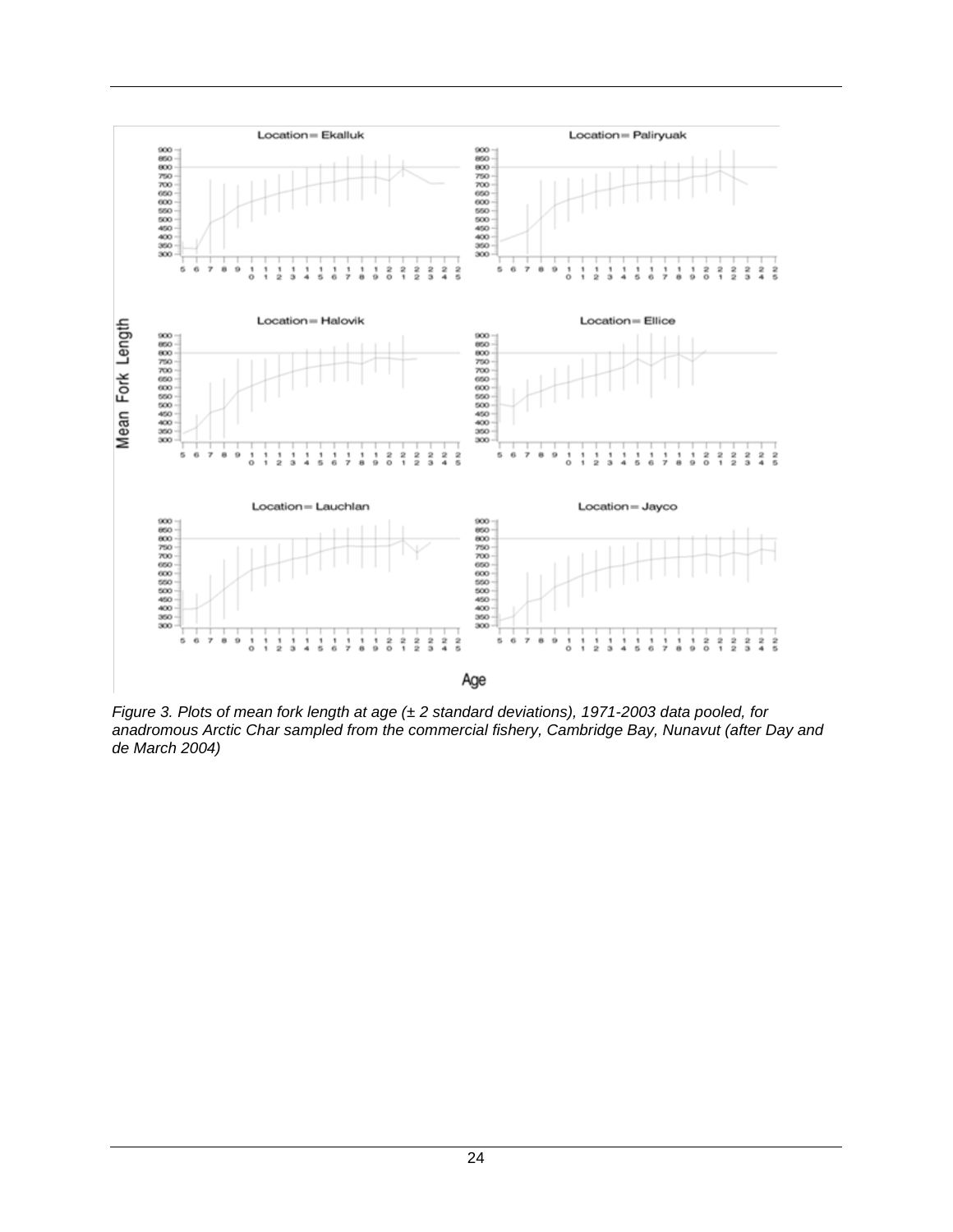

*Figure 4. Plots of mean fork length at age (± 2 standard deviations) by period for anadromous Arctic Char sampled from the Ekalluk and Ellice rivers commercial fisheries, Cambridge Bay, Nunavut. The Ellice River was not fished from 2000-2009.*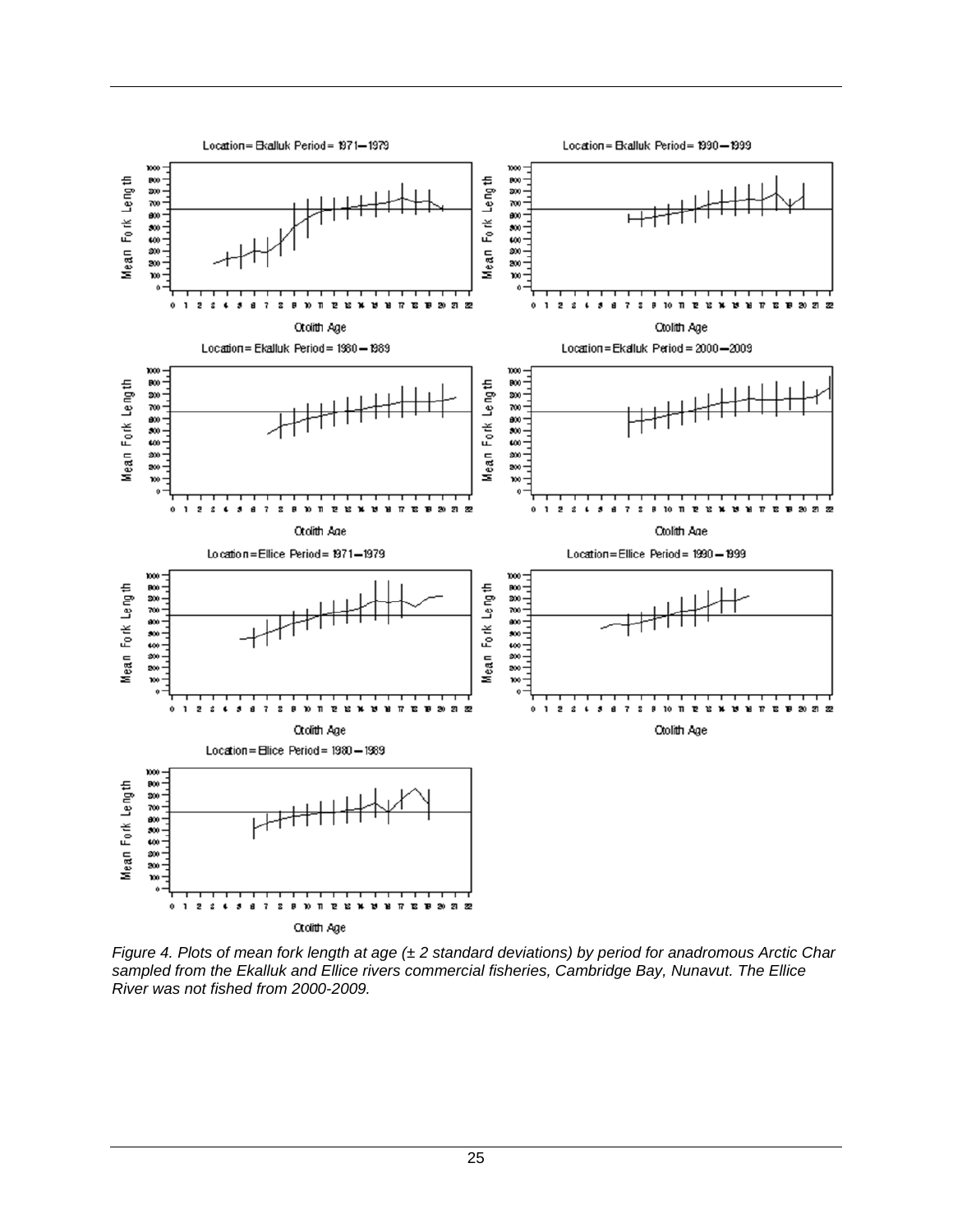

*Figure 5. Plots of mean fork length at age (± 2 standard deviations) by period for anadromous Arctic Char sampled from the Halovik and Jayco rivers commercial fisheries, Cambridge Bay, Nunavut.*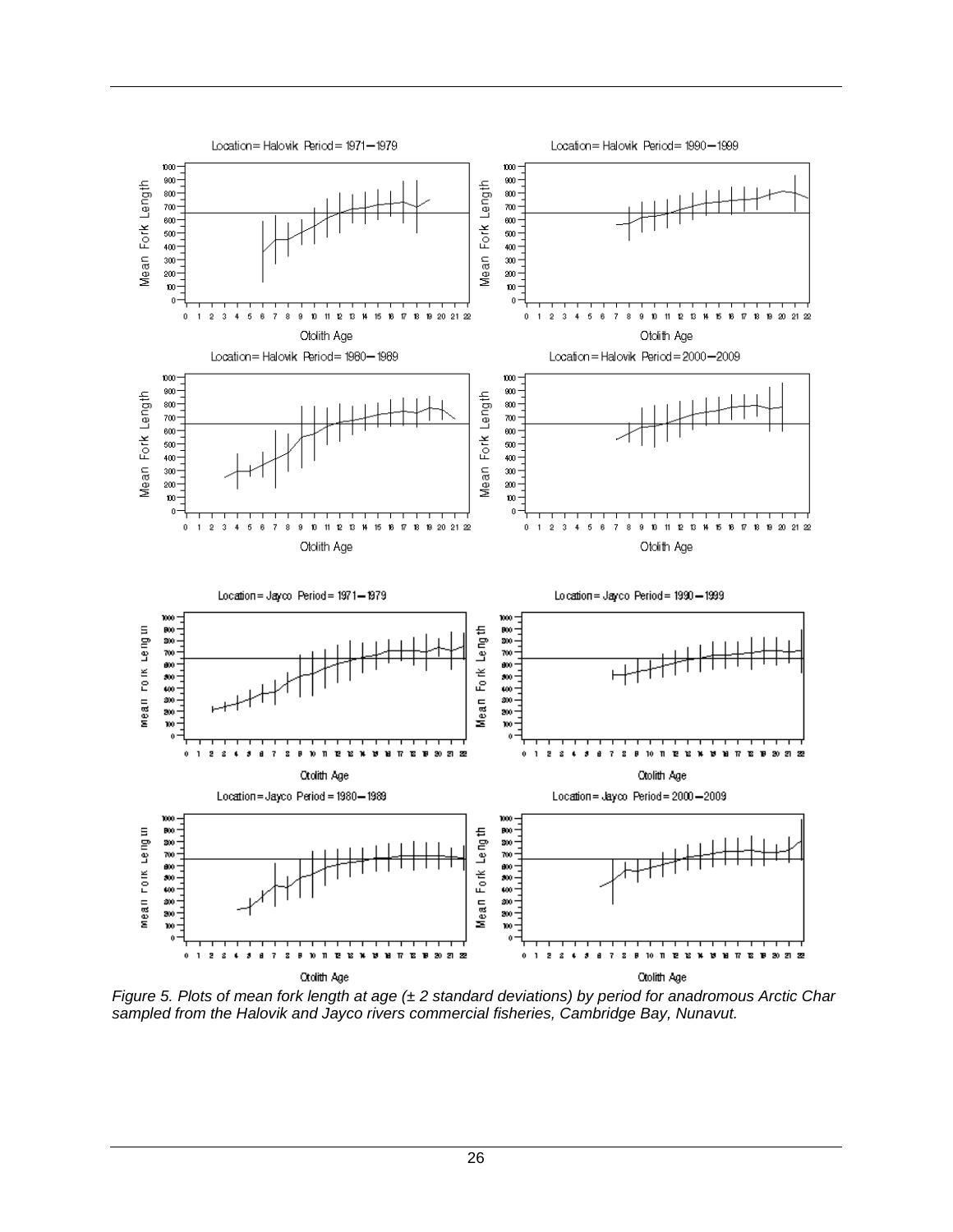

*Figure. 6. Plots of mean fork length at age (± 2 standard deviations) by period for anadromous Arctic Char sampled from the Lauchlan and Paliryuak rivers commercial fisheries, Cambridge Bay, Nunavut.*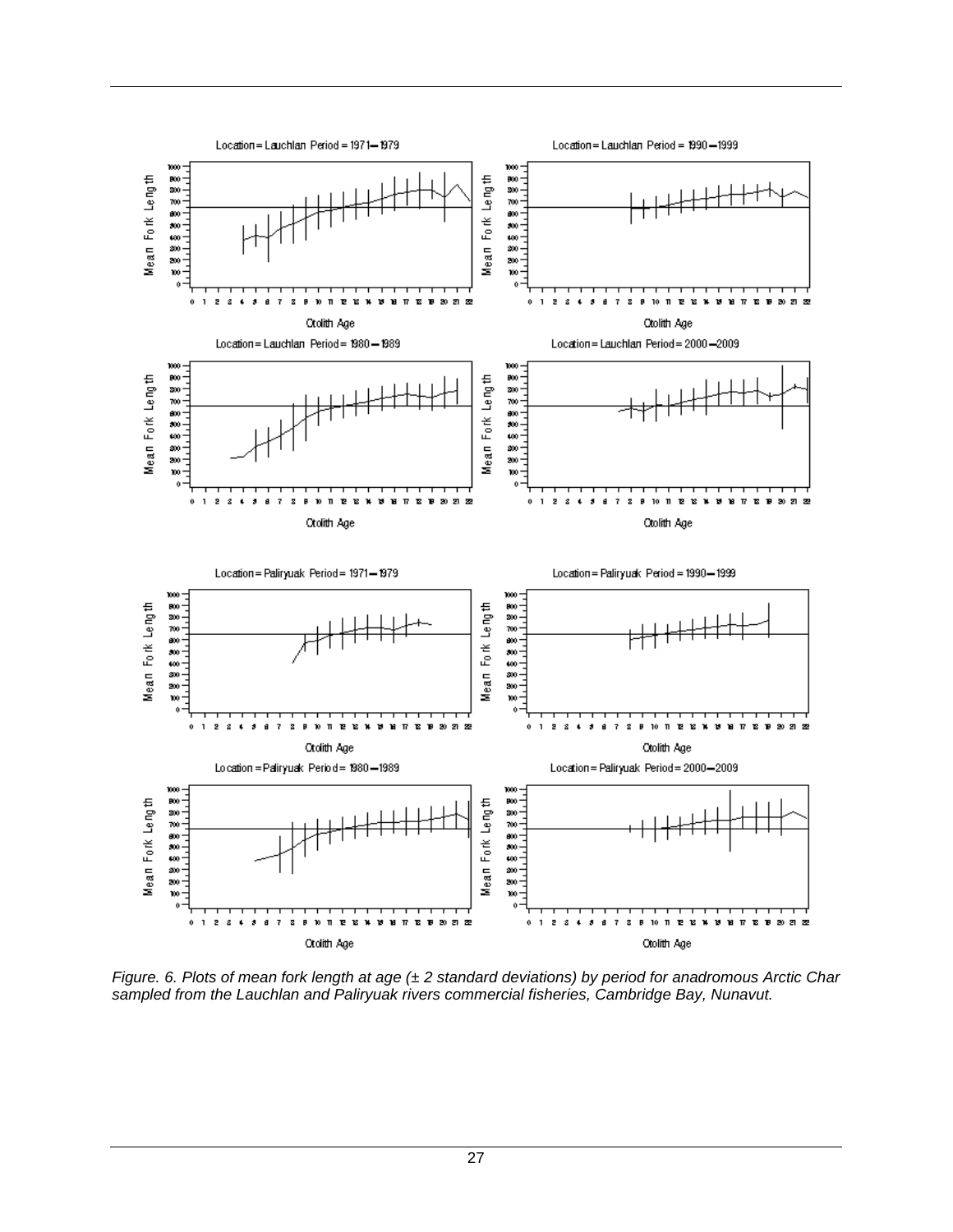

*Figure 7. Mean fork length (± 2 standard deviations) of anadromous Arctic Char sampled from the commercial fishery harvest, Cambridge Bay, Nunavut.*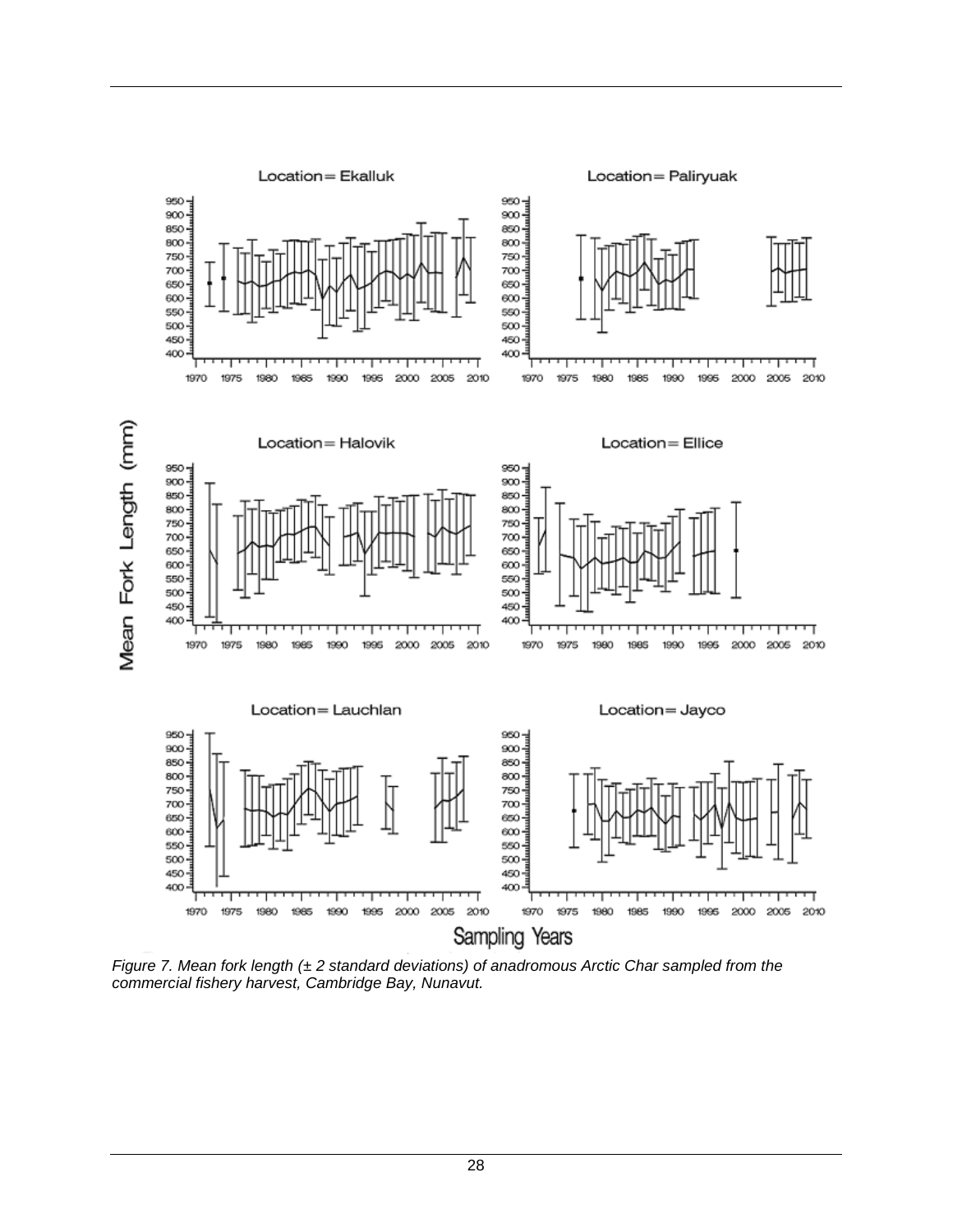

*Figure 8. Mean round weight (± 2 standard deviations) of anadromous Arctic Char sampled from the commercial fishery harvest, Cambridge Bay, Nunavut.*